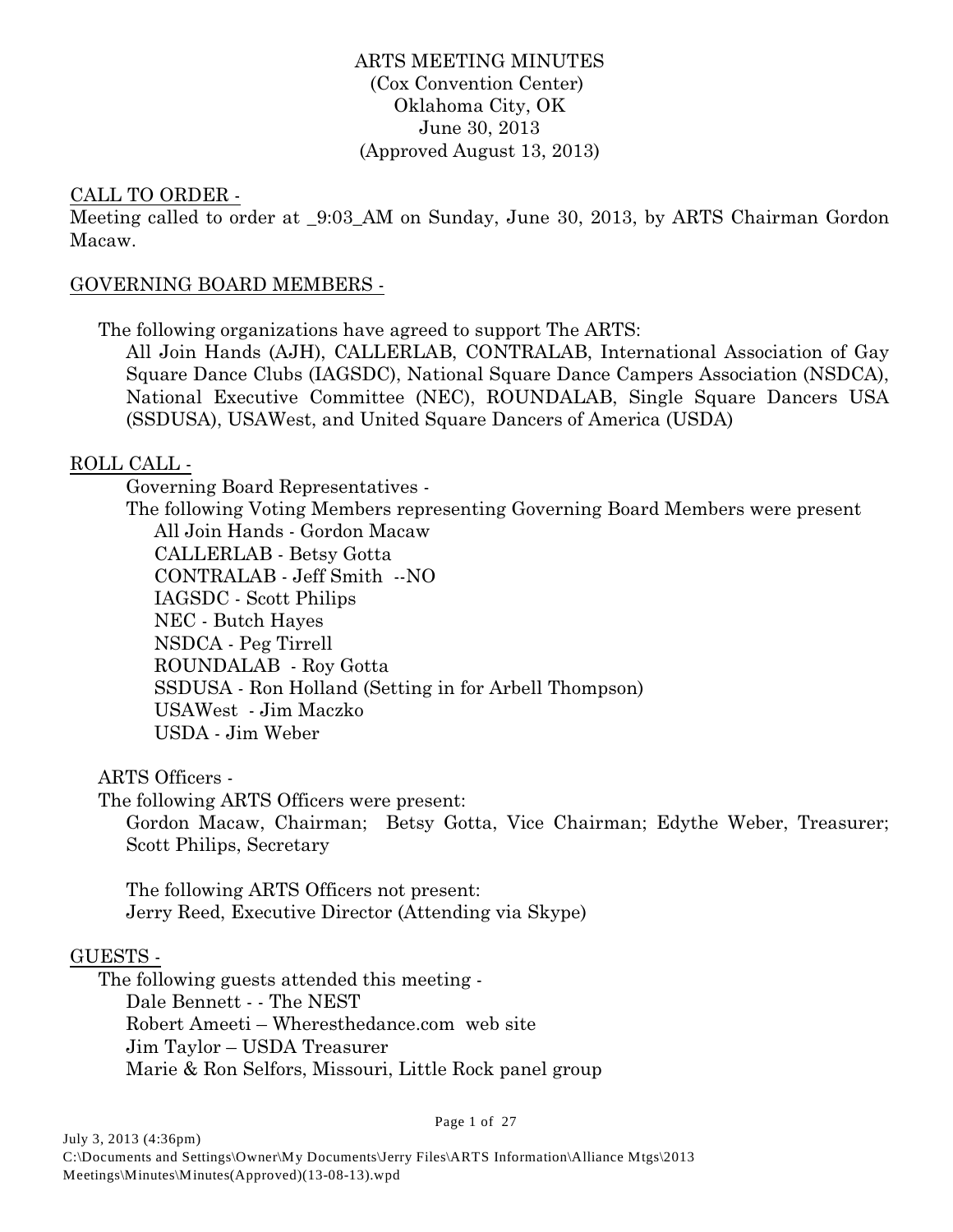### WELCOME REMARKS -

Chairman Gordon Macaw welcomed all attendees and thanked them for their support.

## AGENDA CHANGES/APPROVAL-

Chairman Gordon Macaw asked if there were any additions, deletions, or changes to the printed agenda. The following items were added.

Re-Branding Square Dance – Jim Taylor Bumper Stickers – Roy Gotta

This item resulted in the following MOTION: *MOTION: Be it resolved that the agenda be accepted as amended. (MSC)*

## MISCELLANEOUS REPORTS –

Donations -

Discussion of donations during the 2011 ARTS meeting resulted in the following MOTION: *MOTION: Be It Resolved That: All donations and Membership payments will be acknowledged by a letter on ARTS letterhead and signed by either the Chairman or the Executive Director. (MSC)*

Edythe Weber, Treasurer, reported the following donations which have been received since the March 2012 ARTS meeting. The report will verify thank you letters were mailed:

1) 2012:

NEC - \$500; USDA - \$500; Robert Ameeti - \$25.

2) 2013:

USDA - \$500;

Donna & Dan Bragg - \$75; Butch & Ampi Hayes - \$100; NEC - \$500

Treasurer Reports – (Attachment 1)

Edythe Weber, Treasurer, provided the following:

Finance Report -

The income & Expenses report for the period March 1, 2012 through June 30, 2013 included: 1) Total income (Cash from CDs, Donations, and other miscellanious income) was \$9,503.91 and 2) Total expenses was \$7,803.52. The Total Funds Available was \$18,560.81.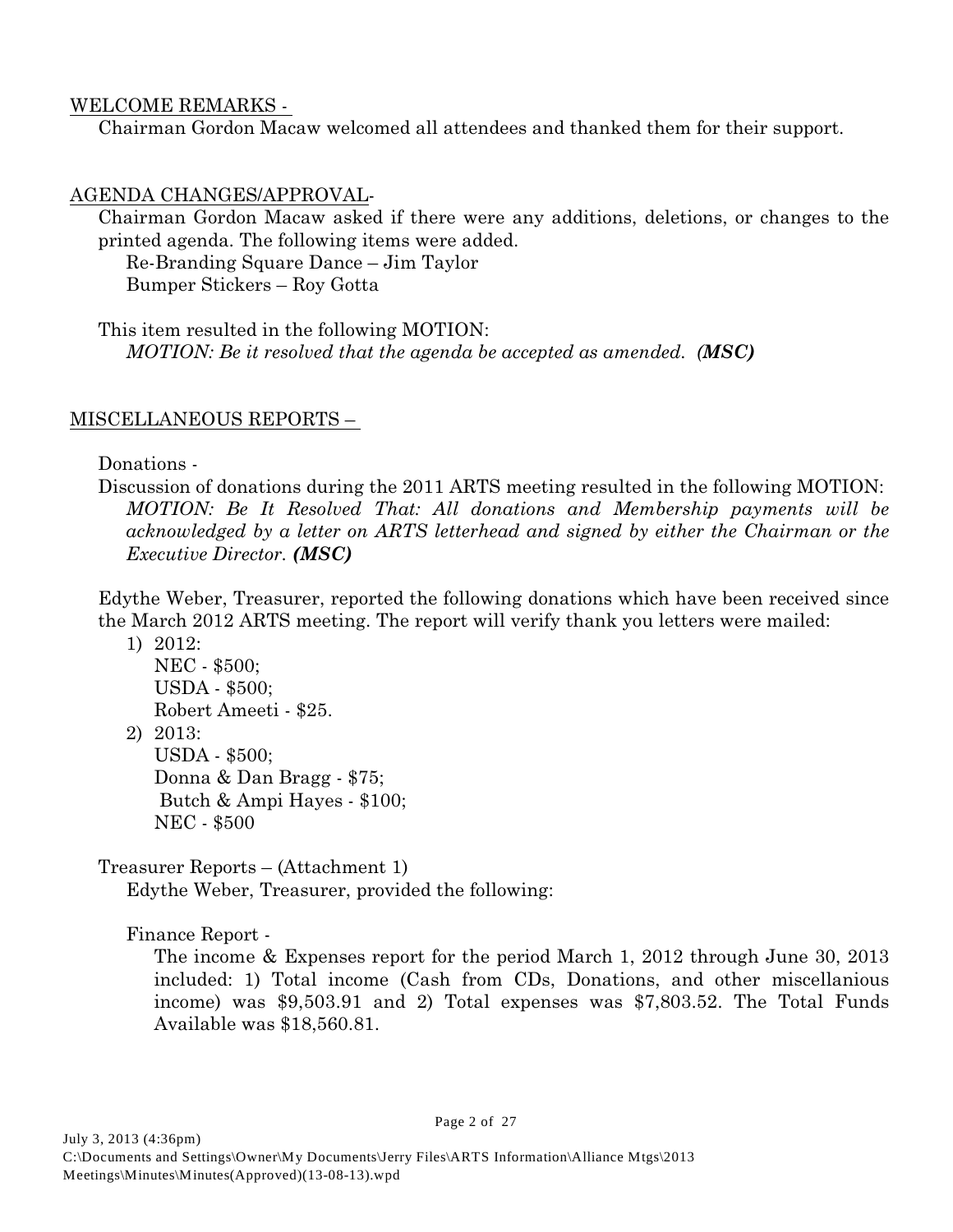The Total Funds Available noted above include the following

1) Total in Checking Account as of June 30,2013 was \$2,832.69 2) CD's:

CD 3465 is \$5,282.05 - Due for renewal 10/2013

CD 4657 is \$5,179.12 - Due for renewal 01/2014

CD 5018 is \$5,266.95 - Due for renewal 03/2014

TOTAL IN CDs = \$15,728.12

Discussion of this item resulted in the following MOTION: *MOTION: Be it resolved that the Finance Report be accepted for filing. (MSC)* 

Reports from past meetings -

- Copies of the minutes of the past meetings are available on the ARTS web site: October 2002 (Cocoa Beach, FL); January 2003 (Washington, D.C.); Summer (June) 2003 ARTS Alliance Meeting (Oklahoma City, OK); Fall (October)2003 ARTS Planning Meeting (Orlando, FL); Spring (March) 2004 ARTS Meeting (Portland, OR); Summer (June) 2004 ARTS Meeting (Denver, CO); Fall (October)2004 ARTS Meeting (Orlando, FL); Spring (February) 2005 ARTS Meeting (San Antonio, TX); Summer (June) 2005 ARTS Meeting (Portland, OR); Fall (October) 2005 ARTS Meeting (Orlando, FL); April 2006 (Charlotte, NC); June 2006 (San Antonio, TX), October 2006 (Orlando, FL); March 2007 (Alexandria, VA); July 2007 (Charlotte, NC), October 2007 (Orlando, FL), February 2008, Long Beach, CA; June 2008 (Wichita, KS); October 2008, (Orlando, FL); February 2009, (Louisville, KY); June 2009 (Long Beach, CA); October 2009 (Newark, NJ); March 2010 (Detroit, MI); June 2010 (Louisville, KY); June 2011 (Detroit, MI); March 2012 (Oklahoma City, OK)
- Confirm Actions by the ARTS Board & Officers Since the Last Meeting (Attachment 2) This item concerns a discussion and vote to confirm the actions taken by the ARTS Governing Board and the ARTS Officers since the March 2012 ARTS Meeting. It is policy that at each Board meeting the Board will review and vote on the actions taken by Email by the Board and the Officers since the last meeting. This item resulted in the following MOTION:

*MOTION: Be it resolved that the actions taken by the ARTS Governing Board and Officers since the March 2012 ARTS meeting be confirmed. (MSC)*

NSDC Information -

Showcase Of Ideas Funding -

There was no report of expenses for the Showcase Of Ideas.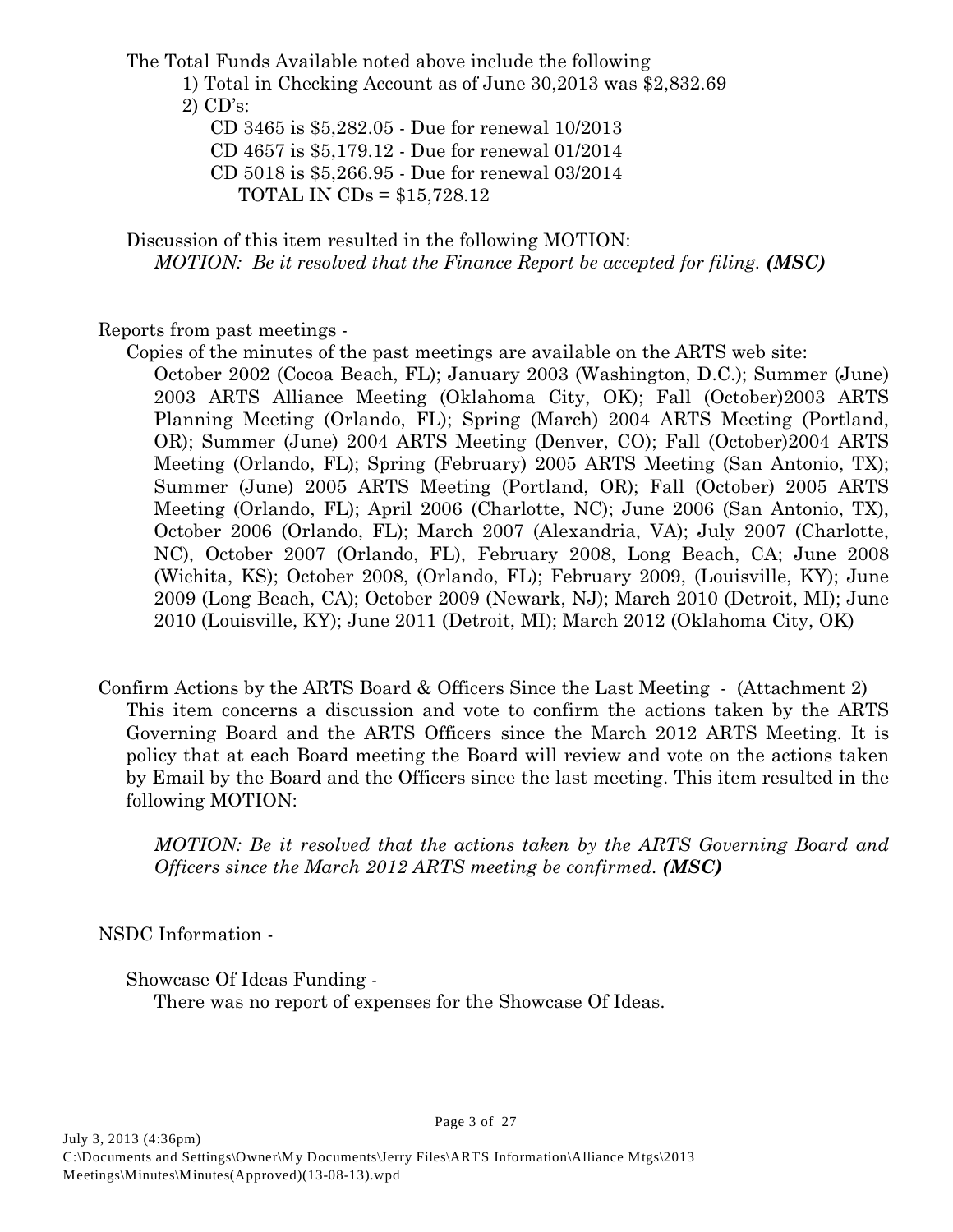$62<sup>nd</sup> NSDC (2013)$  - Oklahoma City, OK -

Showcase Of Ideas -

We had a display in the Showcase Of Ideas including the ARTS Tri-Folds and other information. The most popular was information regarding the You2CanDnace web site.

Education Seminars -

We also presented the following Education Seminars. Jim Maczko provided the following information:

(A) Potential & Perspective - the Future of Our Activity - Eight Attended

(B)You 2 Can Dance" - New Web Site and Videos - 12 attended

(NOTE - Robert Ameeti provided assistance)

Trail End Dance (Wednesday, June 26, 2013)

We hosted a Trail End Dance prior to the  $62<sup>nd</sup>$  NSDC in Oklahoma City. Betsy  $\&$ Roy Gotta served as MC. They provided the following report - the dance was a huge success; the hall was packed to nearly overflowing; nearly 250 You2Can Dance bumper stickers were distributed. The Board thanked Betsy & Roy for their work.

 $63<sup>rd</sup> NSDC (2014) Little Rock, Arkansas -$ 

We have had initial contact with the  $63<sup>rd</sup>$  NSDC staff. Wayne & Lura Wade are General Chairman - Email - [squaredancer60pres@yahoo.com](mailto:squaredancer60pres@yahoo.com)

Showcase Of Ideas - We plan to participate as we have in the past.

Education Seminars -

Jim & Edythe Weber are the Education Committee Chair. We plan to provide two Education Seminars. Jim has informed us he has scheduled two ARTS Seminars, one on Thursday and one of Friday, There was a suggestion that we include information regarding "Re-Branding" square dancing in our seminars Jim requested that we identify the topics for the seminars by the end of August 2013. Jerry Reed will coordinate the topics and provide information to Jim & Edythe. We plan to promote our Education Seminars during the Trail End Dance, if we host a dance

Daily Program Books Ads -

.

There was brief discussion regarding the advertisements on the inside front covers of the daily program books, as we have in the past. Jim Maczko agreed to coordinate the ads. Discussion of this item resulted in the following MOTION:

*MOTION: Be it resolved that the ARTS will purchase ads in the three Daily Program books for the 63<sup>rd</sup> NSDC in Little Rock, AR in June 2014.* (*MSC*) (NOTE - Jim Maczko will coordinate details for the ads)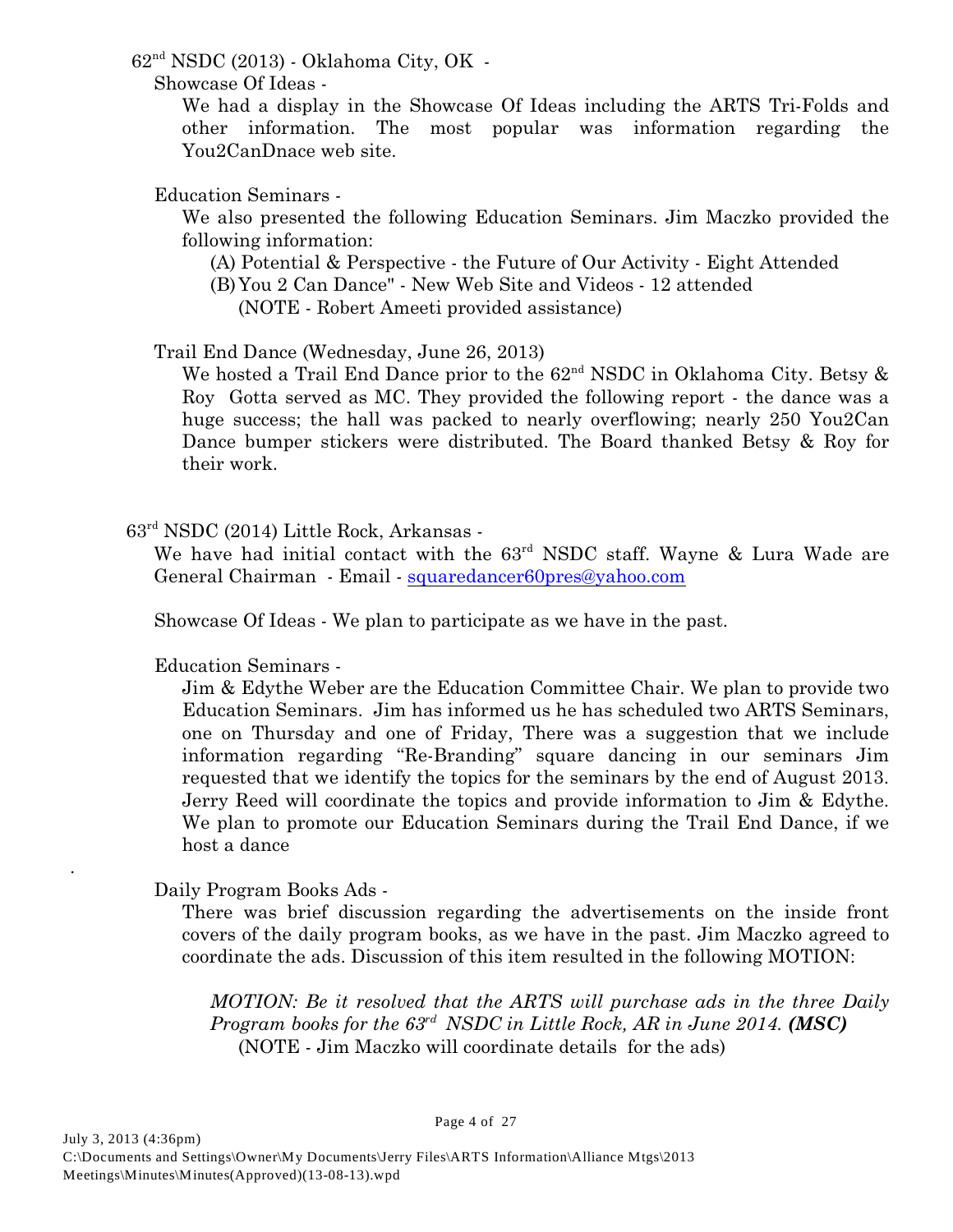### Trail End Dance

The Board has approved a MOTION that we will request to host a Trail End Dance prior to all future NSDC. Therefore, we plan to request to host a Trail End Dance in Little Rock, AR prior to the  $63<sup>rd</sup>$  NSDC. The Executive Director will contact the General Chairman and will work with the  $63<sup>rd</sup>$  NSDC committee regarding permission to host a Plus dance on Wednesday, June 25, 2014.

Jerry will coordinate identification of the location & time and promotion of the dance. Roy & Betsy Gotta agreed to coordinate staffing the dance and to serve as MC.

(NOTE - After the meeting Jerry contacted the  $63<sup>rd</sup>$  NSDC General Chairman - Wayne & Lura Wade. We are waiting for a response.)

# ARTS Tri-Fold Brochures

This item concerns a discussion of the Tri-Fold document. Discussion of this item resulted in the following decisions 1) We do need to update the Tri-Fold including photos of other dance forms; 2) We do want to distribute the Tri-Fold at the 63rd NSDC, 3) We do need to print more after it is updated, 4) The plan is to print 50% flat and 50% folded, 5) The number to be printed will be determined after we find out if the  $63<sup>rd</sup>$  NSDC will agree to put a Tri-Fold in each convention package.

Gordon agreed to talk with Bonnie Abramson regarding updating the Tri-Fold. Roy and Jim Weber agreed to investigate printing costs. Jerry will monitor the update and printing process.

Discussion of this item resulted in the following MOTION:

*MOTION: Be it resolved that we ask the 63<sup>rd</sup> General Chairman if they will agree to help distribute the ARTS Tri-Fold by putting a copy in each convention package. (MSC)*

(NOTE Butch Hayes agreed to contact the  $63<sup>rd</sup>$  General Chairman with this request. Jerry will coordinate details if they agree to help us.)

## 64th NSDC (2015) Springfield, Massachusetts -

We have brief contact with the  $64<sup>th</sup>$  NSDC staff. We plan to provide Education Seminars, participate in the Showcase of Ideas, distribute the ARTS Tri-Fold, and host a Trail End Dance. Len & Connie Houle are the General Chairman - Email [lenh81@aol.com](mailto:lenh81@aol.com) . We have contacted Len & Connie to request the contact information for the Education Committee. However, we have not yet identified the Education Chairman and they are not identified on the  $64<sup>th</sup>$  NSDC web site.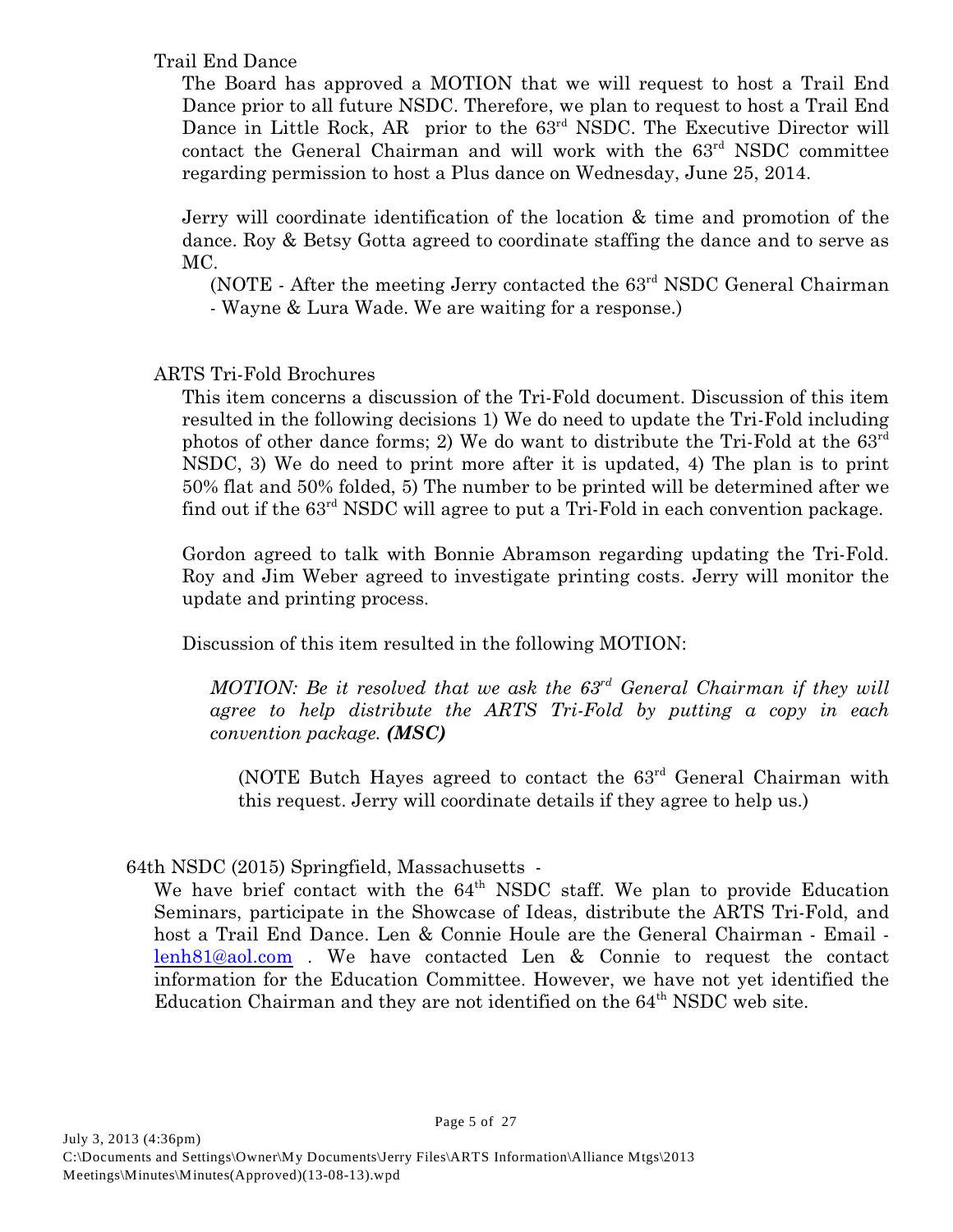### Education Seminars

General Chairman; Len & Connie Houle have identified the Education Committee Chairman; Gwen Tuson - Email - [gltuson@yahoo.com](mailto:gltuson@yahoo.com).) The Executive Director will will coordinate with the Education Chairman for the Education Seminars.

### ARTS Tri-Fold Brochures

This item will be discussed further during the 2014 ARTS meeting. During that meeting we need to consider the following decisions 1) We do need to update the Tri-Fold including photos of other dance forms; 2) We do want to distribute the Tri-Fold at the  $64<sup>th</sup> NSDC$ , 3) We do need to print more after it is updated, 4) The plan would be to print 50% flat and 50% folded, 5) The number to be printed will be determined after we find out if the  $64<sup>th</sup>$  NSDC will agree to put a Tri-Fold in each convention package.

## Trail End Dance

The Board has approved a MOTION that we will request to host a Trail End Dance prior to all future NSDC. Therefore, we plan to request to host a Trail End Dance in Little Rock, AR prior to the  $63<sup>rd</sup>$  NSDC. The Executive Director will contact the General Chairman and will work with the  $64<sup>th</sup>$  NSDC committee regarding permission to host a Plus dance on Wednesday, June 25, 2014.

Jerry will coordinate identification of the location & time and promotion of the dance. We will discuss details for the dance during the 2014 ARTS meeting to identify the MC and who will coordinate staffing the dance.

(NOTE - After the meeting Jerry contacted the  $64<sup>th</sup>$  NSDC General Chairman - Len & Connie Houle. They responded that they will discuss during their next meeting.)

## OLD BUSINESS –

## You2CanDance Web Site & Video Project -

## Marketing –

Roy Gotta has reported that a way to help publicize the you2candance project is to coordinate with other dance oriented web sites. Roy has been working on this with other web site people including Robert Ameeti and his site: [www.wheresthedance.com](http://www.wheresthedance.com)

You2CanDance Bumper Stickers -

This item was discussed later in the meeting. Please see separate entry for this item.

. Videos –

Roy Gotta reported there was a problem with the videos on the web site. The videos have been reloaded and are now working fine. The videos may now be downloaded. Cost of the fix was approximately \$400 which Roy paid from funds which were still available for web support.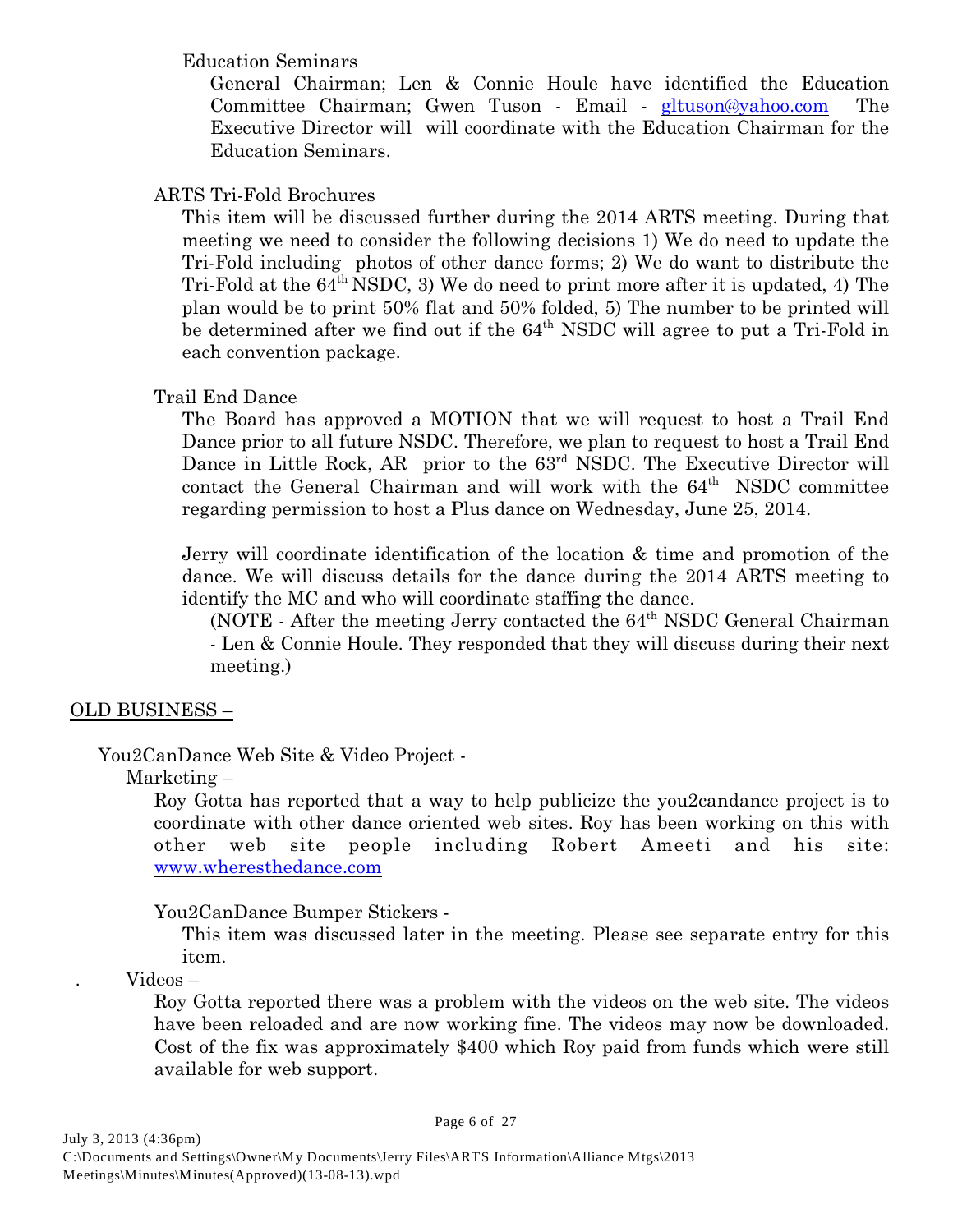Club Information -

The web site is now linked to Robert Ameeti's site (wheresthedance.com) which has listing throughout the country. It lists dances for square, round, contra, English, and others. Robert and Roy plan to continue to confer on this issue. There are now multiple sources for the information.

# Newsletter - (FYI)

This item concerns the ARTS Newsletter which is to be published following each ARTS meeting. The last Newsletter was the May 2013 Newsletter. The newsletters are published, distributed, and posted on the ARTS web site. They are also distributed through the Arts Email Tree.

# Publications - (FYI)

Jim Weber, ARTS webmaster, has asked each organization to check the links for the publications to ensure accuracy. He has also asked the reps to review the list of publications to verify the validity of the information and links to organization pubs and send any changes to him.

# ARTS-Dancetravel.com – (FYI)

The ARTS Travel web site has been paid until 2018. Discussion of this item continues to center around doing a better job of publicizing the service and encouraging people to use the site. The Executive Director will continue to publicize through the ARTS Email Tree, the newsletter and the website.

Jim Weber reported a small amount (less than \$10.00) was gained from the travel site..

# Dancing Fact Sheet – (FYI)

The Dancing Fact Sheet (previously known as the *Backgrounder*) was completed several years ago and is a good media piece for anyone to use to provide background on the history of our dance activity. The Fact Sheet was recently updated and is available for printing from the ARTS website. The web version has a "fill in" box to personalize with an association's local information. The Executive Director recommends the Fact Sheet be distributed at all future NSDC and USAWest conventions and that we publicize to other organizations to help publicize The ARTS

Jerry was directed to submit an ARTS LOG for the Officers to review, discuss, and vote on this item. One purpose of the LOG will be to determine the number of the Fact Sheet to be printed.

# ARTS Grant Program -

This item concerns the ARTS Grant Program which provides financial assistance to clubs, associations, or other groups which host meetings to bring dancers, callers, cuers, and others together to discuss various aspects and concerns facing the dance activity. The guidelines for the Grant program have been approved, published, distributed, and posted on the ARTS web site. A Power Point presentation is available and can be provided electronically.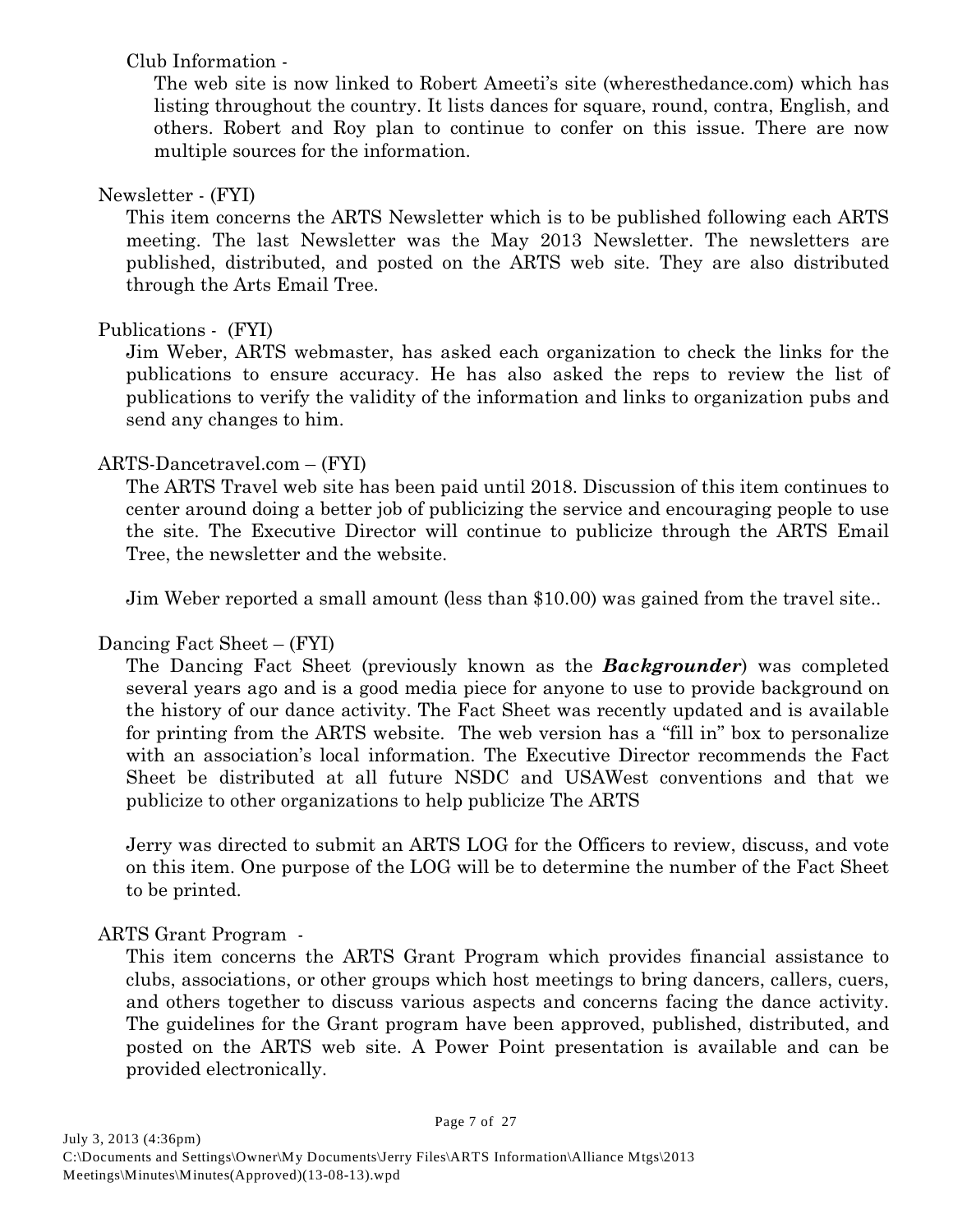Publicity & Promotion -

Periodically the Executive Director sends information to the ARTS Email Tree with information regarding the Grant Program. The information and application are posted on the ARTS web site. Jerry has asked the Board to provide other ideas to publicize and promote the Grant Program.

Grant Applications -

19th Biannual Prairie Conclave, October 19 - 21, 2012 -

A grant request from the conclave was approved and the Board was notified on September 5, 2012. On December 10, 2012 Jerry notified the Officers we had received the Final Report , he also requested the check be sent to the Conclave. On May 28, 2013 Gordon informed Jerry that Jim Weber indicated the check had been sent.

There are no pending grant applications.

Square Dance History Project - (Attachment 3)

In September 2011 the Board approved a grant to help fund a Square and Traditional Dance History Project. Our check in the amount of \$2,500 was sent in March 2012.

David Millstone is the Coordinator of the Square Dance History Project. The Country Dance and Song Society (CDSS) administers a fund into which each group's contribution is deposited. The CDSS will provide accounting service of income and expenses.

David has submitted the attached status report dated January 7, 2013. His report included the attached financial report from the CDSS. The Executive Director forwarded these reports to the Board and officers on January 13, 2013. The plan is for the CDSS to submit a financial report at least one per year. When received the reports will be provided to the Board.

There was no further discussion on this item.

Ask ARTS -

We have published eleven Ask ARTS articles. The Ask ARTS articles are sent to all the publications for which Jim Weber has contact information They are also sent to the ARTS Email Tree.

Del Reed has requested the Board to send her ideas for future articles. It has been recommended that Del possibly consider redoing some of the earlier Ask ARTS articles, as sometimes repetition is the best way to get the message out. We have not published an Ask ARTS article for sometime.

Suggestions for future articles included: 1) The 2013 ARTS Trail End Dance, 2) The ARTS Grant Program, 3) Jim Taylor suggested an article on "Re-Branding" - Jerry asked Jim to submit more information, and 4) Re-publish previous articles.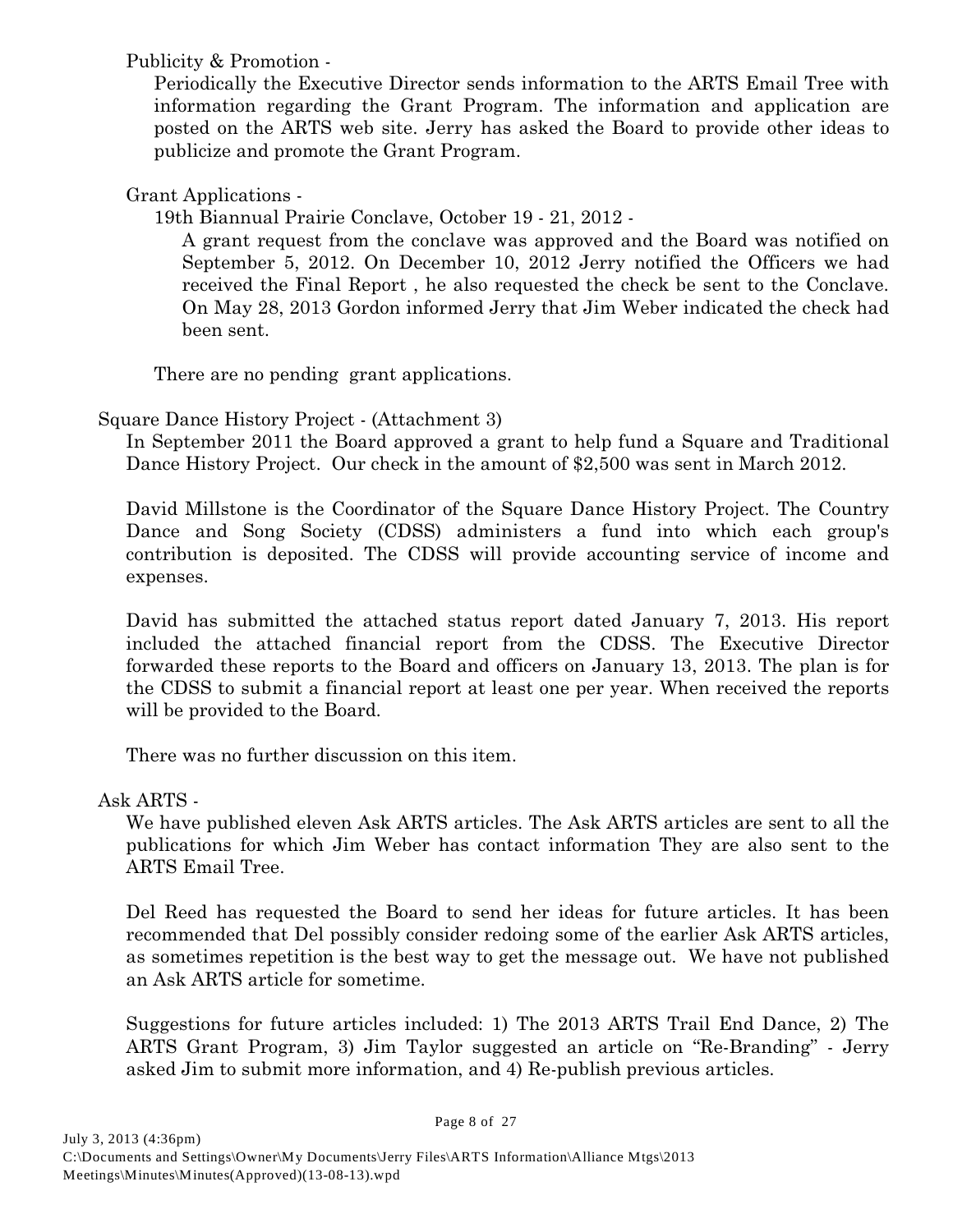### ARTS Tri-Fold Information Brochures -

This item concerns the ARTS information Tri-Fold. We have printed copies and distributed copies at the past several NSDCs, including Oklahoma City. A brief discussion of this item resulted in the following MOTION:

*MOTION: Be it resolved that further consideration of updates and printing of the ARTS Tri-Fold brochure be tabled until further notice. (MSC)*

### Nationwide Benefit Dances -

This item concerns nationwide fund-raising dances to benefit The ARTS. Discussion of this item has resulted in general agreement that ARTS will support future dances. Previous agreement has been that the following factors will help make the dances and fund raising efforts better. These changes include: 1) Better publicity, 2) More flexibility in scheduling dances, and 3) Make this an annual event.

Discussion of this item resulted in agreement that: 1) We do need to identify someone to take the lead for this project and 2) Jerry will take steps to re-initiate this project through use of the ARTS Email Tree, Ask ARTS articles, and the ARTS Newsletter. This re-initialization would include publicity for the project and to encourage others to host benefit dances,

Betsy Gotta suggested we publicize the theme of "Give Thanks For Square Dancing" around Thanksgiving time.

ARTS Electronic Mailing Tree -

This item concerns an electronic system to not only help publicize The ARTS, but more importantly, establish a communication system to distribute information relating to the activity to the dancing community. The eventual goal is to have a system which will link the ARTS to every square dance club in the USA, and possibly outside the USA.

The initial work of requesting potential contacts around the country to agree to serve as ARTS Email Tree contacts has been completed. There are now 46 Email Tree contacts who cover 35 states/areas. There are 46 contacts for the following areas: Alaska, Arizona, California, Colorado, Connecticut, DelMarVA, Delaware Valley, Florida, Hawaii, Iowa, Idaho, Illinois, Kansas, Kentucy, Massachusetts, Maryland, Michigan, Minnesota, Missouri, North Carolina, Nebraska, Nevada, New York, Ohio, Oklahoma, Oregon, Pennsylvania, South Carolina, Tennessee, and Texas. The Executive Director will continue to contact potential Email Tree members. The goal, is to have at least one or two contacts in each state.

There has been a question of whether we can evaluate the effectiveness of the tree. Jerry reports there is no way at this time to determine how many of the tree contacts actually send messages to their part of the tree. The best we can expect is to continue sending messages to the tree and asking the Tree contacts to send the information to the people in their part of the tree.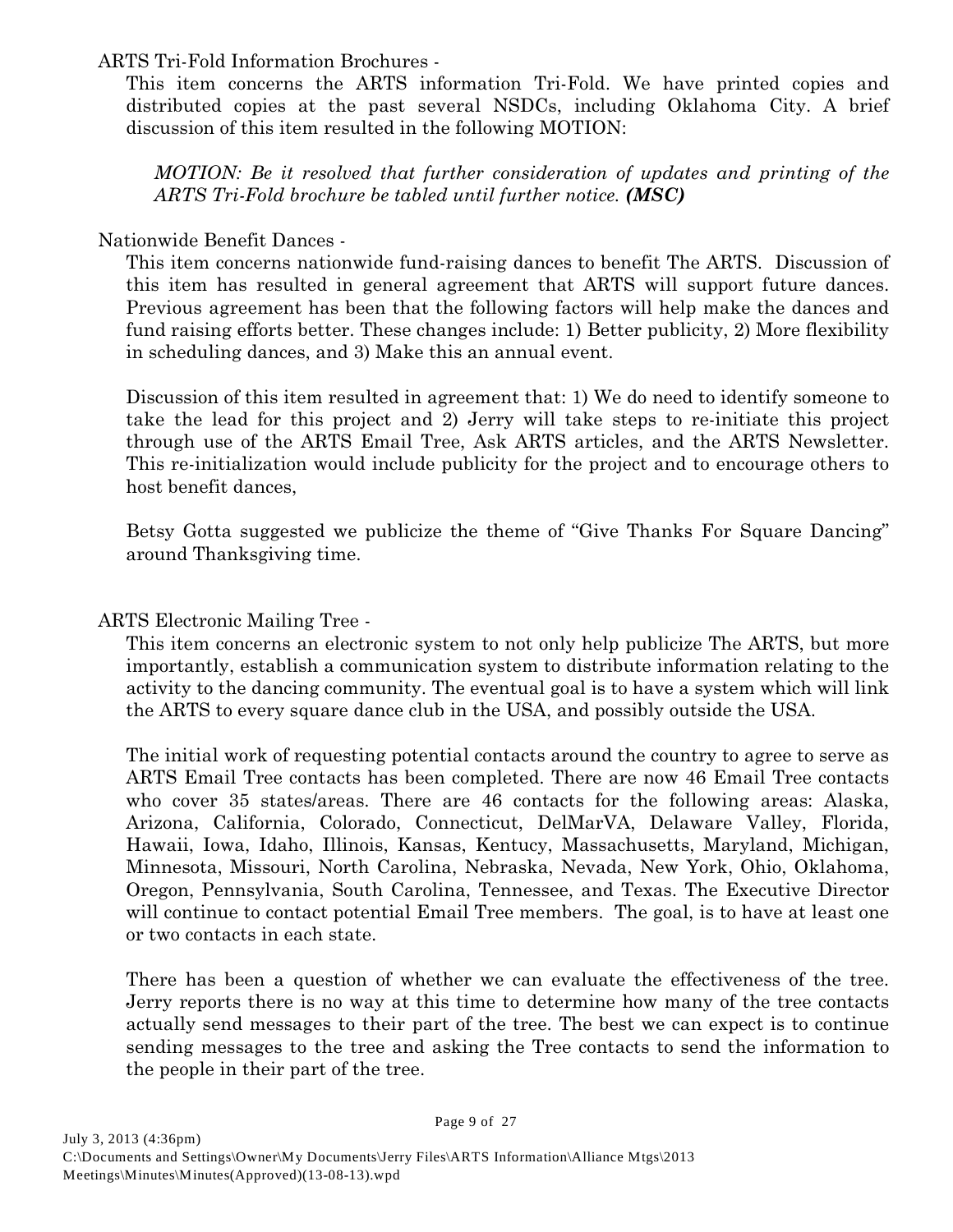Discussion of this item resulted in agreement that Jerry will investigate methods which are available to track which of the Email tree contacts actually receive the messages Jerry send to the tree. Information regarding a software program called "sodbuster" is used by the NEC and USAWest for this type tracking.

Jerry will research this information.

### \$100,000 Club -

This item concerns a suggestion to get 1,000 donations of \$100 totaling \$100,000. Discussion of this item during the 2010 March ARTS meeting resulted in agreement that this is a great idea but it needs a lot more advertising.

There has been very limited interest in this issue. During the 2012 ARTS meeting the Board approved a MOTION that the \$100,000 club idea be tabled until such time as there is renewed interest. Because this MOTION was approved, the Executive Director recommends we return the money donated to the project with a letter of explanation to the donors and that this item will be removed from future agenda.

Discussion of this item resulted in the following agreements:

- 1) There are currently three Members (Harry Nelson, B ill flick, and Ron Holland
- 2) Consider a name change (\$100 Club was suggested)
- 3) Promote through Email Tree, Newsletter, Ask ARTS, and other media
- 4) Publicity needs to stress ARTS is a 501 (c) (3) IRS corporation
- 5) Publicity needs include details of how the money will be used
- 6) Betsy suggested finding someone outside the Board to lead this project
- 7) Gordon will send AJH information to the Board for information
- 8) Gordon will contact previous donors to ask if one of them will take the lead

TechSoup Software -

This item concerns TechSoup, an organization which provides computer software to 501(C)3 non-profit organizations at a very substantial reduction in cost. There are certain limitations and requirements which must be met by the receiving organization. The software is available to Board Members and others who provide substantial support to The ARTS.

Jim Weber reported the new year for software begins on July 1. Jim will send a list of the software which is available. Board Members will respond directly to Jim.

Facebook Account -

During the June 2010 meeting Jim Weber reported the ARTS has established a Facebook account. There has been agreement that this could be an effective marketing venue for the ARTS Grant program.

During this meeting, it was suggested that all ARTS Governing Board Members should become a "friend". Also, Roy & Betsy Gotta agreed to post a report on the success of the 2013 ARTS Trail end dance in Oklahoma City.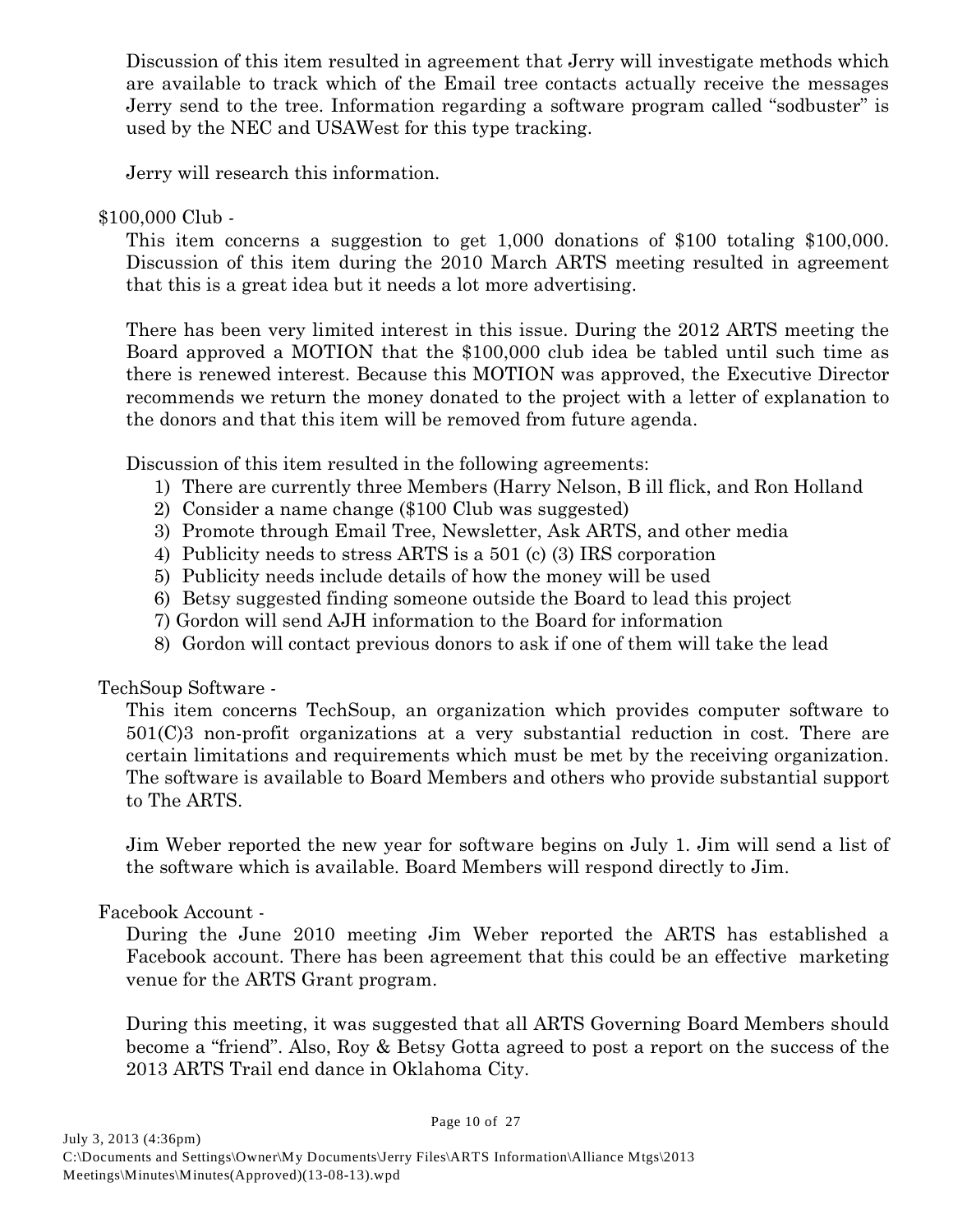Executive Director Term Of Service -

During the 2011 ARTS meeting the Board approved a Motion that the Executive Director would be a separate position which will serve at the pleasure of the Board. The current procedure is for the Board to review and vote on this matter during the annual meeting.

Discussion of this item resulted in the following MOTION: *MOTION: Be It Resolved That: Jerry Reed be approved as the ARTS Executive Director for the period of July 1, 2013 through June 30, 2014. (MSC)*

## Data Base – Education - Dance Studios & Others - (FYI and Tabled)

This item concerns a project suggested by Bill Van Hoesen to develop a data base of electronic contact information for Education Institutions, Dance Studios, and others. This information will be used to publicize the ARTS and also to help publicize our dance activity. This item was discussed during the 2012 ARTS meeting. The decision at that time this issue was tabled until such time as there in renewed interest in this project.

This item will be removed from future agenda.

## ARTS Awards - FYI

This item concerns ARTS awards which are intended to recognize people who provide outstanding or continuing support to the ARTS or the dance activity. In February 2012 the ARTS Officers approved the Patron of the ARTS award the Guidelines and Procedures have been posted on the web site. At this time there have been no nominations for the Patron Of the ARTS award, possibly because we have not publicized it.

The Executive Director will publicize via the Email Tree and Newsletter.

## NEW BUSINESS -

The Nest - (Attachment 4)

This item concerns a proposal for a new recruiting/marketing proposal and proposed lesson system for Square Dancing. The Board previously reviewed this proposal via ARTS LOG 13-0424-001 (ARTS and The Nest). This proposed system has been introduced and is being promoted by Dale Bennett of THE NEST (web site – thenest.com; Email – dale@the-nest.com..)

During the 2013 CALLERLAB Convention, Dale made a presentation on this proposal. He has made it clear that this proposal DOES NOT propose any new dance program NOR a new list of calls. His proposal is designed to work with the existing CALLERLAB dance programs. Dale also made presentations during three Education sessions. There were approximately 300+ attendees at these sessions.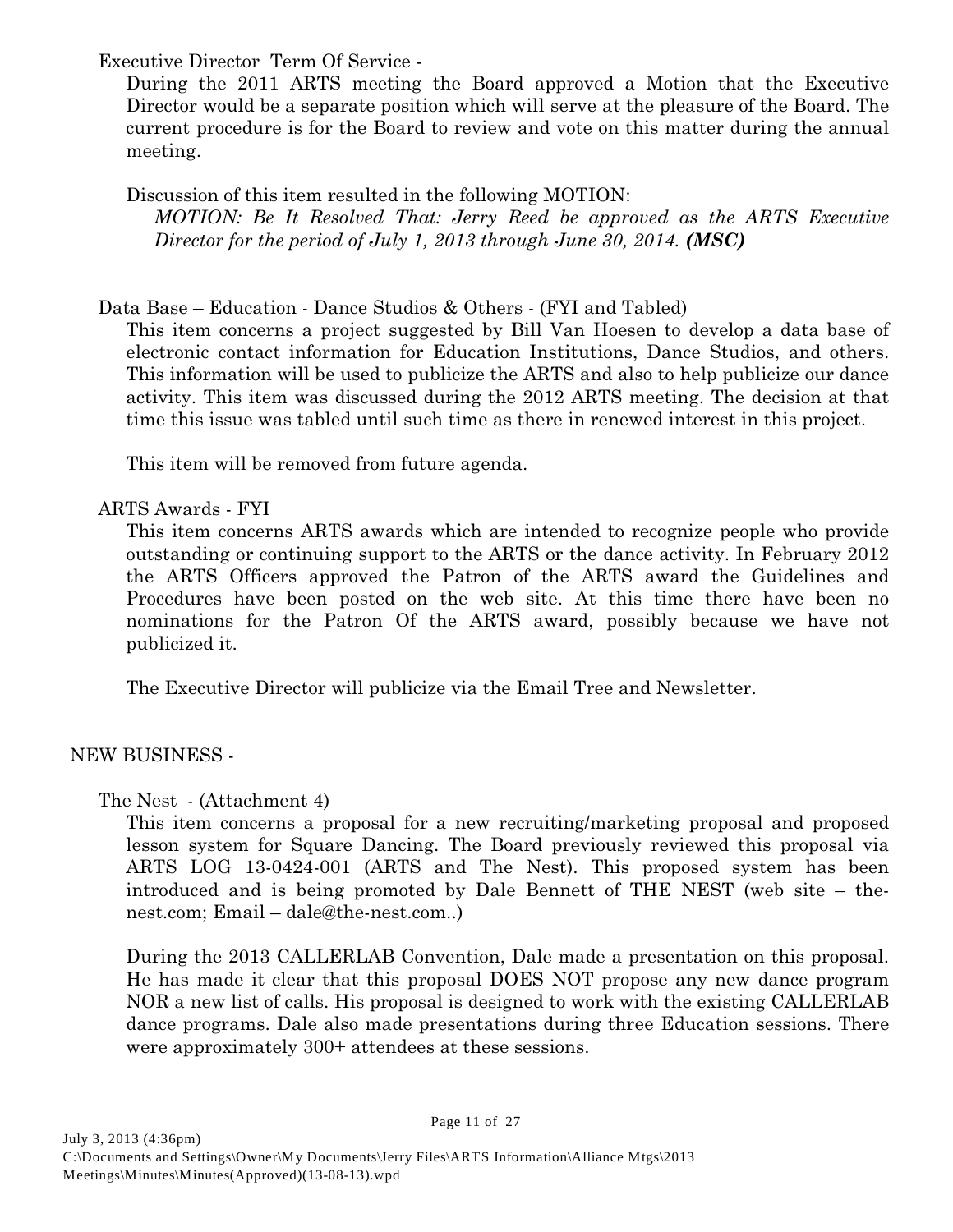During the CALLERLAB convention Jerry Reed met with Dale to learn more about this proposal. Jerry reports he was not impressed when he first heard a description of the teaching system. However, after some intense questions and answers Jerry was able to see the possible benefits of the proposal. Jerry is not totally convinced, but he does see the potential. However, he is also aware of some of the perceived shortcomings.

Apparently, there are CALLERLAB Members, including Bear Miller from Colorado, who have agreed to try this new proposed teaching system. It will be very informative and helpful to learn of the success or failure of the efforts by these callers and clubs.

The basic idea of the proposed teaching system is to provide the opportunity to publicize new dancers classes all year long and to allow new dancers to join a class at any time throughout the year. A participating club will need a large cadre of knowledgeable and capable "Narrators." These "Narrators" need to be experienced dancers (also called "angels") who will show/demonstrate/teach new dancers the moves which can be taught using one or two couples. The Caller would be in charge of the class and would be the "Instructor" to review, teach, and call all moves. Using music, the Caller will provide review/practice and dancing for all moves, including those previously introduced by the "Narrators."

Dale hopes to find two or three clubs to Beta Test the proposed teaching concept. Any club interested in trying this teaching system will obtain information and materials from Dale. He has videos which will be available on the NEST web site (the-nest.com;) The materials include a way to track the progress of each individual new dancer.

The NEST and The ARTS will provide publicity and promotion based on success as reported by clubs participating in the Beta Testing.

(NOTE - After the meeting Dale & Roy Gotta had a discussion regarding the idea of Dale submitting a proposal for a grant for two or three qualified clubs which would serve as Beta Test Sites for the proposed new Marketing & Teaching system. The grant funds would be used to help fund advertising for these Beta Test clubs.)

## Modernized Clip Art -

This item concerns a request that we review existing Clip Art used to help promotion and publicity efforts, primarily flyers and other print media. Although there is a vast amount of Clip Art available for no charge on the web, it is agreed that most appears to be out of date.

ARTS LOG 12-0325-001 (Dancing Clip Art) was submitted for the Board to review, discuss, and vote on a MOTION to commission an artist *to create modern clip art for Round, Traditional, and Square dancing. This MOTION was not approved.*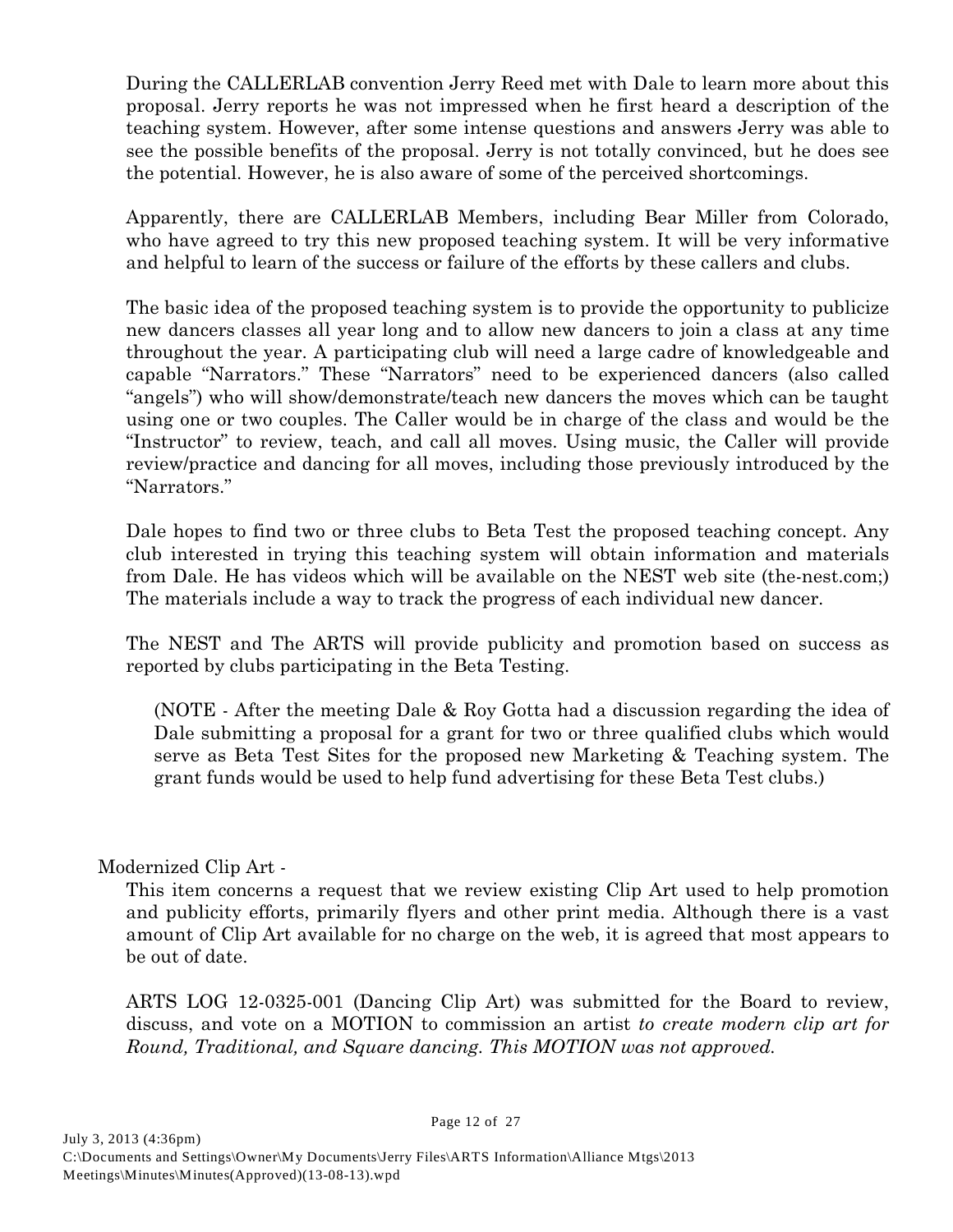Jerry contacted Corben Geis to begin a discussion regarding creating "modern" Clip Art. Corben provided input regarding the type, amount and cost of art he has previously created. There were several examples of this Clip Art provided to the Board during this meeting. The Board expressed considerable concern about the cartoon nature of the Clip Art presented.

Discussion of this item resulted in agreement that Jerry will contact Corben to relay the Board's concerns. It was also agreed that Jerry will use the Email Tree to determine if anyone else might be qualified and interested in creating Modernized Clip Art. Jerry will establish a reasonable due date for submission of input.

Re-Brandibng Square Dancing - (Attachment 5)

This item concerns a presentation by Jim Taylor regarding Re-Branding & Promotion of Square Dancing. This idea was first raised by by Ken Ritucci during his Keynote Speech at a recent National Square Dance Convention. Over the past couple of years there has been a large volume of email dealing with this topic.

Some of the initial ideas suggested include:

- 1) Create an independent committee to start the work needed for this effort
- 2) Create a "Brand" non-dancers can recognize and relate to
- 3) Create a new recognizable logo
- 4) Create a new slogan
- 5) Investigate and evaluate use of a professional branding company
- 6) Use one of the ARTS Education Seminars during the  $63<sup>rd</sup>$  NSDC in Little Rock

Discussion of this item resulted in agreement that The ARTS should create a committee which will be charged with gathering & discussing ideas and formulating an action plan. After a plan has been reviewed, discussed, and approved this committee would publish and implement the plan. The following MOTIONs were approved:

*MOTION: Be It Resolved That: A "Branding Committee" which will be charged with gathering & discussing ideas and formulating an action plan be created. (MSC)*

*MOTION: Be It Resolved That: Jim Taylor be named as the Chairman of the "Branding Committee.". (MSC)*

Jim Taylor reported there is a branding company in Littleton, Colorado called SPUR. He volunteered to contact them to get further information and suggestions on costs and other details.

(NOTE - After the meeting Jim submitted the following additioanl information - As a follow-up, we have had a discussion with Marcel from SPUR and are in the process of writing a letter requesting participation from the ARTS members or someone in their respective organizations. Please look for the e-mail and respond as soon as you can.)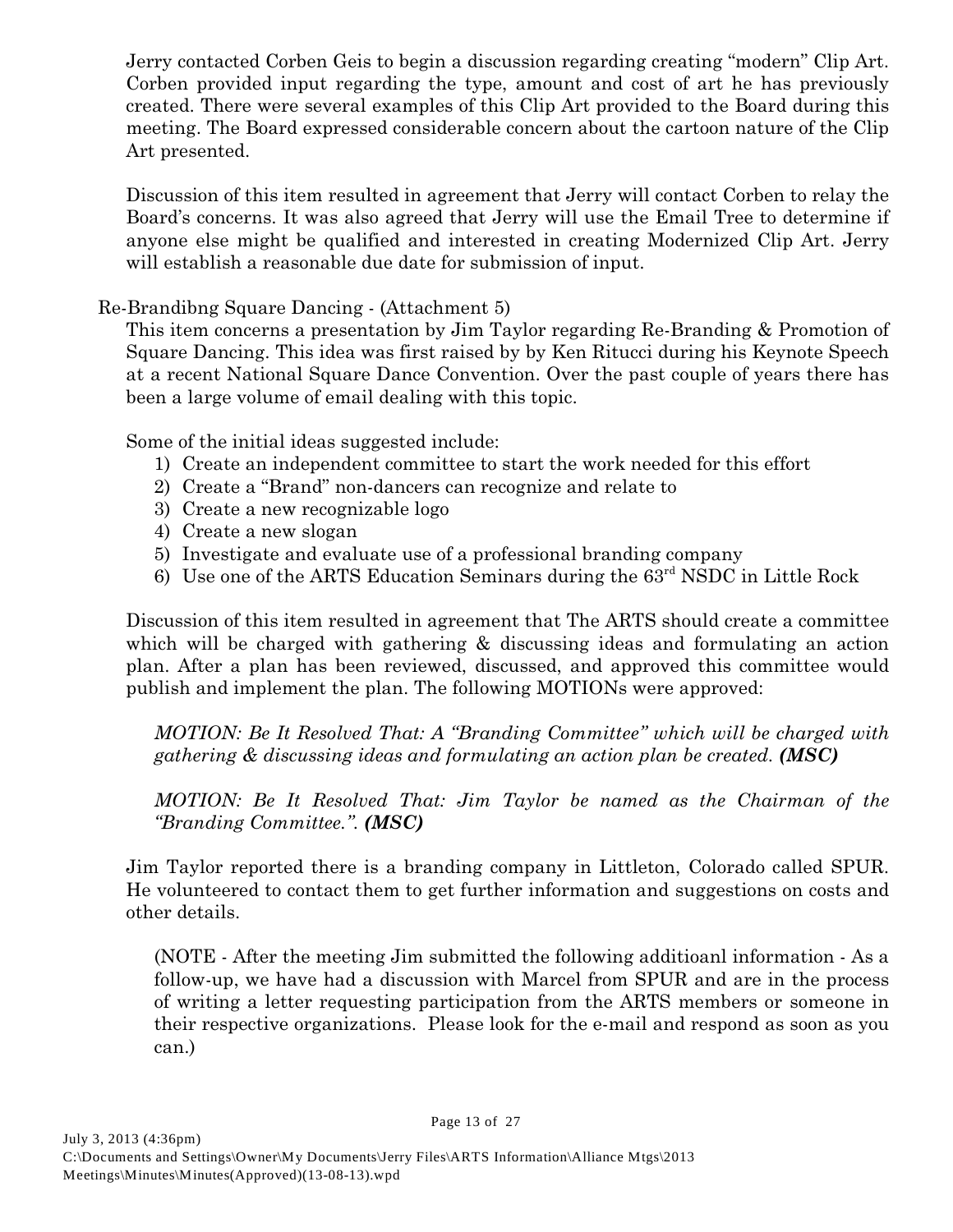You2CanDance Web Site Bumper Stickers -

This item concerns Bumper Stickers to publicize the You2CanDance web site. Roy & Betsy Gotta reported they had purchased 250 Bumper. They used money which was in a fund they have for the support of the web site. They also made an "in kind" donation of \$135.00 to pay for the bumper stickers. The bumper stickers were available at the 2013 ARTS Trail End Dance and all but a few were taken by the dancers at the dance.

Discussion of this item resulted in agreement for the following items regarding the Bumper Stickers: 1) We will ask the  $63<sup>rd</sup>$  NSDC in Little Rock. AR to insert one into each convention package, 2) We will have them available at the 2014 ARTS Trail End dance (if we host one), and 3) We will have them available for distribution during the  $63<sup>rd</sup>$  NSDC.

The number to be printed will be determined after the above issue are answered. Roy will investigate printing costs, once the number required is determined.

Proposed Bylaws Change - Term Limits for Chairman & Vice Chairman -

During the process to nominate candidates for the 2013 election of officers a concern was raised regarding the term limits for Chairman and Vice Chairman.

ARTS LOG 13-0401-001 (Bylaws Review - Chair & Vice Chair) was submitted to the Board on 01 APRIL 2013 to inform the Board this issue will be on the agenda for the 2013 ARTS meeting. The purpose of that LOG was for the ARTS Board to review the issue of Term Limits for the Chairman and Vice Chairman and to be ready to discuss this issue during the 2013 ARTS meeting.

There was agreement that the Bylaws will need to be amended to remove the current term limits for the Chairman and Vice Chairman as defined in Article IV – Officers, Section 3 – Ballot Election, Term of Office, F. The Chair and Vice-Chair shall not serve more than two consecutive terms in the same office.

Changes may be made to the Bylaws as specified in Article XI which reads as follows: *"These Bylaws may be amended at any regular meeting of the Corporation by a twothirds vote, provided that the amendment has been submitted in writing at the previous regular meeting."*

As noted above, this change to the Bylaws can not be made until the 2014 ARTS meeting, unless we set aside the rule regarding amendments and vote for the change during this meeting. The vote to set aside the rule requires a 2/3 majority vote for approval. Discussion of this item resulted in the following MOTION:

*MOTION: Be It Resolved That: The Bylaws provision for amending the Bylaws be set aside to allow a vote on the issue of removing Term Limits for the Chairman and Vice Chairman. (MSC)*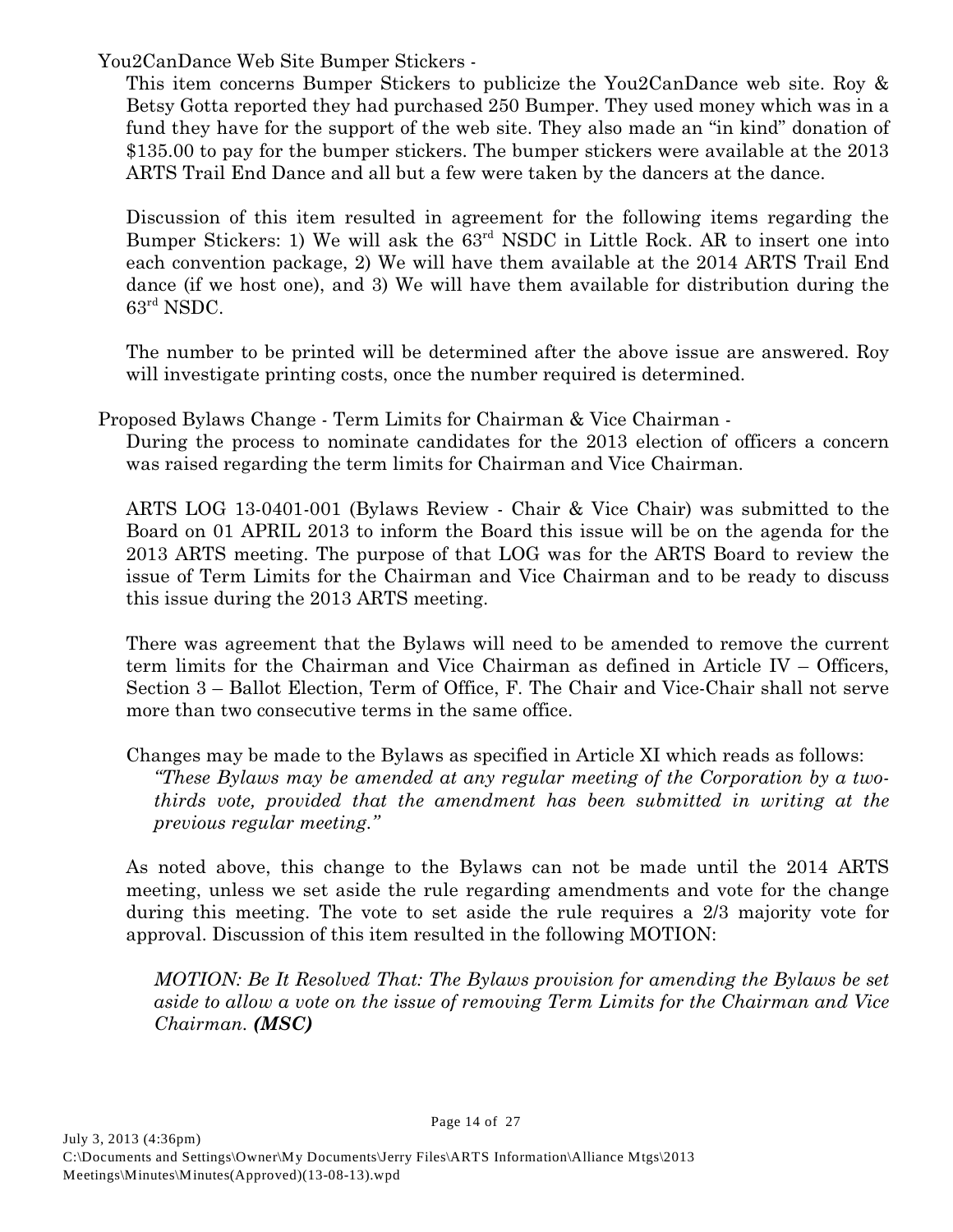After approval of the above MOTION, the following MOTION was presented:

*MOTION: Be It Resolved That: Article IV, Section 3, Subsection F be removed. (MSC)*

Election - 2013/2014 Officers -

The following list of candidates was submitted for consideration and vote. Prior to the vote the Chairman asked for any nominations from the floor. There were no additional nominations.

List of candidates:

Chairman - Betsy Gotta Vice Chairman - Gordon Macaw Treasurer - Edythe Weber Secretary - Scott Philips

Discussion of this item resulted in the following MOTION:

MOTION: Be It resolved that: The following candidates be elected as the ARTS Officers for 2013/2014: Chairman - Betsy Gotta, Vice Chairman - Gordon Macaw, Secretary - Scott Philips, and Treasurer - Edythe Weber. **(MSC)**

NEXT MEETING -

*MOTION: Be It resolved that: The 2014 ARTS meeting will be held in Little Rock, AR on Sunday, June 29, 2014 immediately following the*  $63<sup>rd</sup>$  *NSDC.* (*MSC*)

Meeting adjourned Sunday, June 30, 2013 at 12:38 AM.

Submitted by,

Guy *3. Neel* 

Jerry reed Executive Director

Transcribed from audio by Scott Philips, ARTS Secretary

Approved August 13, 2013 by ARTS LOG 13–0712-001

Page 15 of 27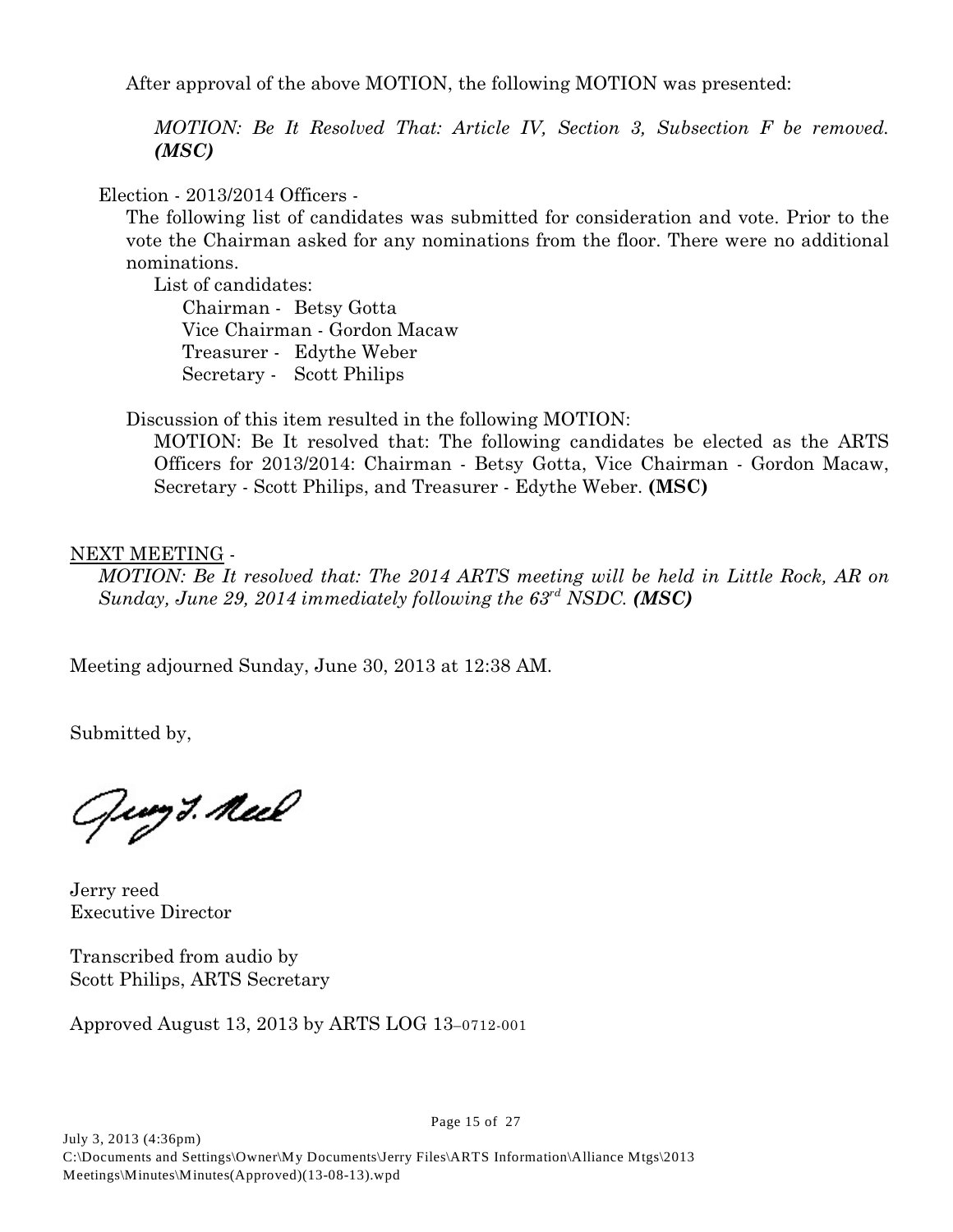# **06/22/13 Alliance of Round Traditional and Square Dance Inc Income & Expense**

 **March 1, 2012 through June 30, 2013**

| Checking Acct. Beg. Bal. March 1, 2012     | <b>Description</b><br>\$1,132.30 |                                                         |
|--------------------------------------------|----------------------------------|---------------------------------------------------------|
| <b>Income</b>                              |                                  |                                                         |
| Cash in two CD's                           | 8,277.35                         |                                                         |
| <b>Donations</b>                           |                                  |                                                         |
| <b>Governing Board</b>                     | 1,000.00                         | <b>USDA &amp; NEC</b>                                   |
| <b>Donations - Other</b>                   | 25.00                            | Robert Ameeti                                           |
| <b>Total Donations</b>                     | 1,025.00                         |                                                         |
| <b>Dues</b>                                |                                  |                                                         |
| <b>Associate Dues</b>                      | 100.00                           | Wisconsin                                               |
| <b>Total Dues</b>                          | 100.00                           |                                                         |
| <b>Fundraising Income</b>                  |                                  |                                                         |
| Add-a-Buck                                 | 92.00                            | Missouri Fed 2 years                                    |
| <b>YTB Travel Royalties</b>                | 9.56                             |                                                         |
| <b>Total Fundraising Income</b>            | 101.56                           |                                                         |
| <b>Total Income</b>                        | 9,503.91                         |                                                         |
| <b>Expense</b>                             |                                  |                                                         |
| <b>Executive Director</b>                  | 1,800.00                         |                                                         |
| Advertising                                | 1,080.00                         | 61st & 62nd Daily ads                                   |
| <b>Bank fees</b>                           | 135.00                           | \$9 X 15 mths                                           |
| <b>Grant Funds</b>                         | 2,700.00                         | CDSS \$2500 / PC \$200                                  |
| <b>Internet &amp; Web Related Expenses</b> | 199.90                           | 2 years                                                 |
| <b>Office Supplies</b>                     | 75.89                            | Print toner, paper, envelopes                           |
| Postage                                    | 22.85                            |                                                         |
| <b>Printing and Reproduction</b>           | 1,789.88                         | Printing for NSDC                                       |
| <b>Total Expense</b>                       | 7,803.52                         |                                                         |
| Checking Acct. End. Bal. June 30, 2013     | \$2,832.69                       |                                                         |
|                                            |                                  |                                                         |
| CD 2336 cashed in 5,438.18                 | 0                                |                                                         |
| CD 2365 cashed in 2,929.17                 | $\mathbf 0$                      |                                                         |
| CD 3465                                    | \$5,282.05                       | renewed 6/30/12 to 2/28/13; renewed<br>again to 10/2013 |
|                                            |                                  | renewed 7/31/12 to 3/31/13; renewed                     |
| CD 4657                                    | \$5,179.12                       | again to 1/2014<br>renewed 5/31/12 to 3/31/13; renewed  |
| CD 5018                                    | \$5,266.95                       | again to 3/2014                                         |
| <b>Total CD's</b>                          | \$15,728.12                      |                                                         |
| <b>Total Funds Available</b>               | \$18,560.81                      |                                                         |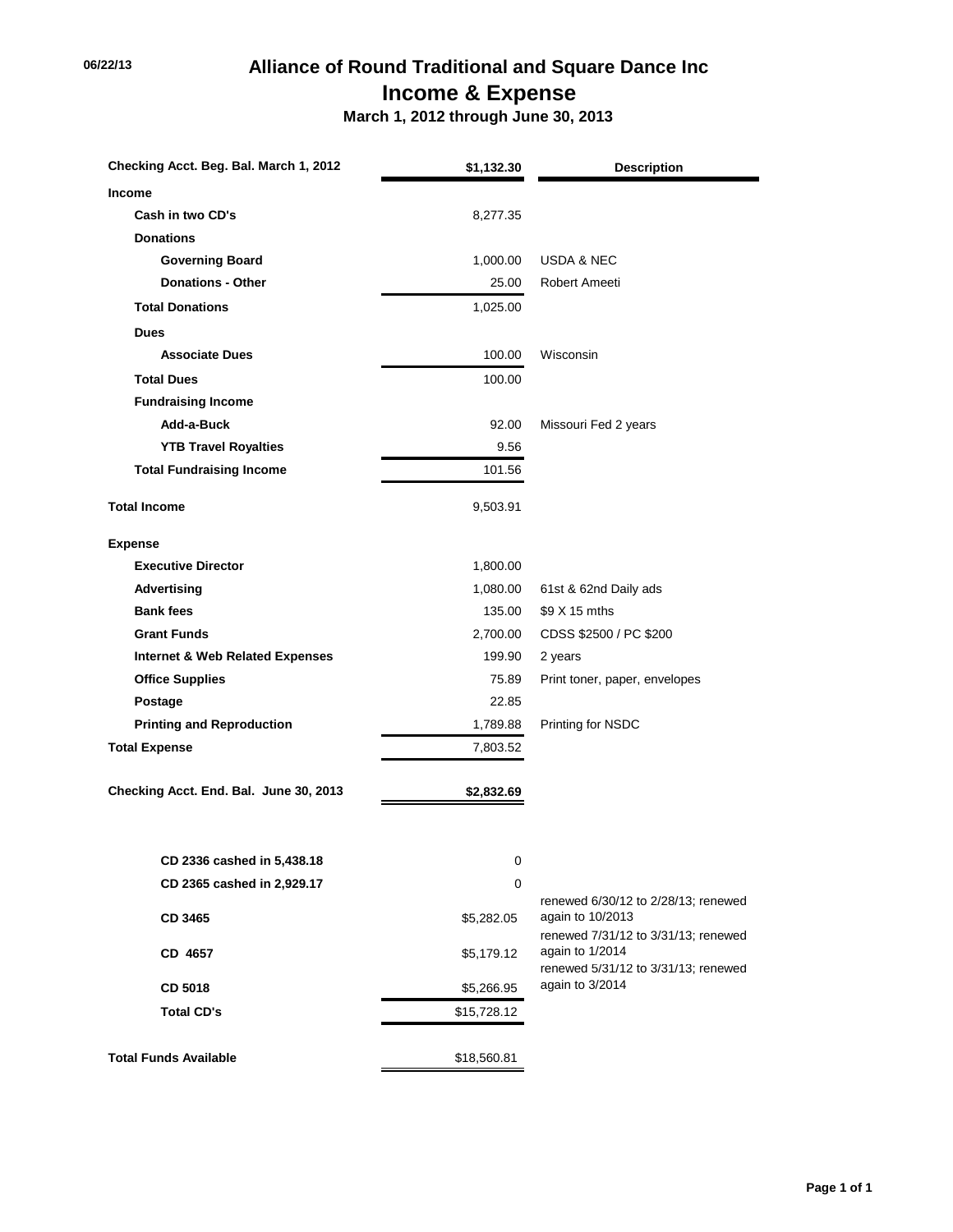### ARTS Governing Board and Officers Actions March 2012 Thru June 2013

#### ARTS LOG 12-0220-001 (IRS Group Exemption Status)

Action completed as of 03-10-2012. The purpose of this ARTS LOG is for the ARTS LOG to review and comment on information regarding The ARTS applying to the IRS for status as a "central organization" with the authority to have affiliated groups under an 501(c)(3) IRS umbrella. The result of this ARTS LOG was that this item was added to the agenda for the 2012 ARTS Board meeting held in Oklahoma City, OK on March 4, 2012. The Board agreed that The ARTS will not pursue this issue at this time.

#### ARTS LOG 12-0309-001 (Ex DIR - Term Of Service)

Action completed as of 04-22-2012. The purpose of this ARTS LOG is for the ARTS Board to review, discuss, and vote on a MOTION to approve Jerry Reed as The ARTS Executive Director for the period of July 1, 2012, thru June 30, 2013.

The Board approved the following MOTION:

MOTION: Be It Resolved That: Jerry Reed be approved as the ARTS Executive Director for the period of July 1, 2012, through June 30, 2013. (APPROVED)

#### ARTS LOG 12-0319-001 (62nd NSDC Seminars)

Action completed as of 04-22-2012. The purpose of this LOG is for the ARTS Officers to discuss, review, and vote on the Education Seminars we will present during the 62nd NSDC in Oklahoma City, OK in June 2013. The Seminar Vice Chairman has approved our request to present Education Seminars in Oklahoma City.

The ARTS Officers approved the following MOTION:

MOTION: Be IT Resolved That: The ARTS schedule and staff two Education Seminars during the 62nd NSDC in Oklahoma City, OK as follows: 1) "You2candance.com - Promoting Dancing Through The ARTS W ebsite" to provide information and publicity regarding the web site and videos and 2) "Potential & Perspective - the Future of Our Activity": to provide information regarding the goals, mission, and accomplishments of The ARTS. (APPROVED)

#### ARTS LOG 12-0322-001 (Fund Raiser - Polo Shirts)

Action completed as of 05-01-2012. The purpose of this LOG is for the ARTS Board to review, discuss, and vote on a Proposal From Gordon Macaw that the ARTS sell polo shirts as a Fund Raising project. If the Board approves this proposal arrangements will be need to made for the design, purchase, and marketing of the shirts.

The Board APPROVED the following MOTION:

MOTION: Be It Resolved That: The ARTS design and purchase polo shirts for sale as a fund raining project. (APPROVED)

#### ARTS LOG 12-0325-001 (2012 ARTS Mtg Minutes)

Action completed as of 04-22-2012. The purpose of this ARTS LOG is for the ARTS Board to review, discuss, and vote on a MOTION to approve the minutes of the 2012 ARTS meeting held March 4, 2012, in Oklahoma City, OK. The Board approved the following MOTION:

MOTION: Be It Resolved That: The minutes of the 2012 ARTS meeting held March 4, 2012, in Oklahoma City, OK be approved. (APPROVED)

#### ARTS LOG 12-0327-001 (K\_Rowe Project & ARTS)

Action completed as of 04-14-2012.The purpose of this ARTS LOG is for the Board to review and provide comments or suggestions regarding the project to teach blind and hard of hearing people to square dance proposed by Ken Rowe. The result of this ARTS LOG was a decision by the Board that no further action on this issue be taken at this time.

#### ARTS LOG 12-0329-001 (62nd NSDC & ARTS Seminars)

Action completed as of 04-22-2012. The purpose of this ARTS LOG is for the ARTS Officers to review, discuss, and vote on the descriptions of the Seminars the ARTS will present in Oklahoma City, OK during the 62nd NSDC in June 2013.

The issue has already been approved by the ARTS Officers in ARTS LOG 12-0319-001 (62nd NSDC Seminars)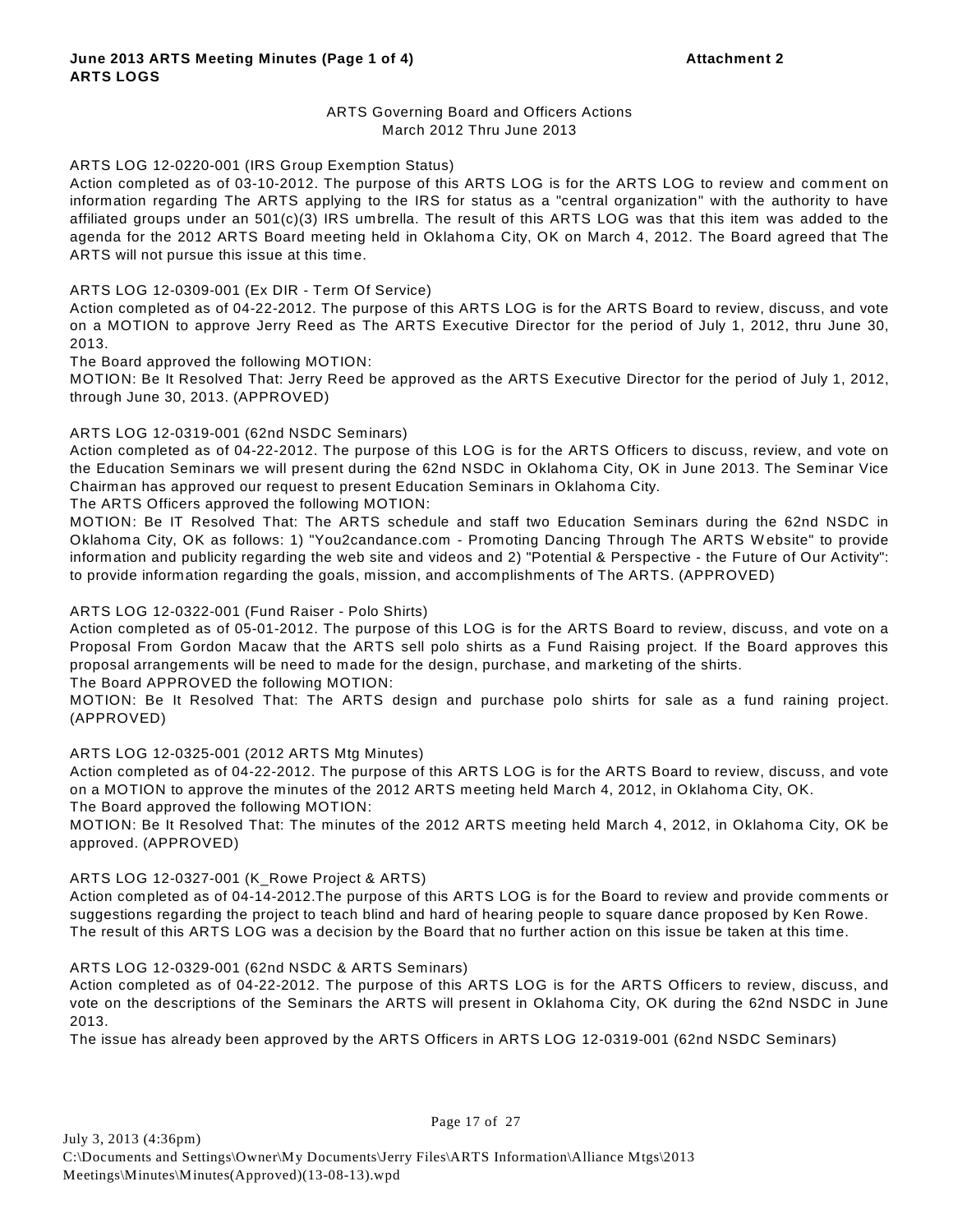#### **June 2013 ARTS Meeting Minutes (Page 2 of 4) Attachment 2 ARTS LOGS**

#### ARTS LOG 12-0414-001 (Cost of National Ads - Proposal)

Action completed as of 05-21-2012.The purpose of this LOG is for the ARTS Board and other interested persons to review and provide input and comments regarding information and proposal for the cost of National Ads for the dance activity. The purpose of this VOTE message is for the Board to determine what action, if any The ARTS should take at this time.

The results of this ARTS LOG was agreement that we will ask Michael Streby to provide a detailed proposal for this issue, with costs.

#### ARTS LOG 12-0513-001 (2012 May Newsletter)

Action completed as of 05-31-2012. The purpose of this ARTS LOG is for the ARTS Officers to review and VOTE on the 2012 May ARTS Newsletter. The result os this log was approval of the following MOTION by the ARTS Officers: MOTION: Be It Resolved That: The 2012 May ARTS Newsletter be approved. (APPROVED)

#### ARTS LOG 12-0526-001 (\$100,000 Club Action)

Action completed as fo 06-20-2012. The purpose of this ARTS LOG is for the Board to review, discuss, and vote on a MOTION regarding the \$100,000 Club. The result of this LOG was that the Board DID NOT approve the following:

MOTION: Be It Resolved That: The donations to the \$100,000 club be returned along with a letter explaining the current situation. (NOT APPROVED)

#### ARTS LOG 12-0704-001 (National Ads - Video)

Action completed as of 08-09-2012. The purpose of this LOG is for the ARTS Board and others to review and provide input regarding the issue of expenditure of ARTS funds for video commercials for use in national ads. The Board voted on two MOTIONS:

1) First MOTION: Video Production -

MOTION: Be It Resolved That: The ARTS invest \$16,000 to contract with Michael Streby to create three 30 second videos (commercials).(NOT APPROVED)

2) Second MOTION: National Ad Promotion -

MOTION: Be It Resolved That: The ARTS invest \$16,000 to contract with Michael Streby to create three 30 second videos (commercials). (This MOTION was determined to be moot because the MOTION to create the videos was not approved) (NOT APPROVED)

#### ARTS LOG 12-0708-001 (2013 ARTS Mtg - Location)

Action completed as of 08-09-2012. The purpose of this LOG is for the Board to review, discuss, and vote on a proposal from Chairman Gordon Macaw that the 2013 ARTS meeting be held immediately following the 63rd NSDC Pre-Convention in Little Rock, AL.

The result of this LOG was:

MOTION: Be It Resolved That: The 2012 ARTS meeting will be held on the Sunday immediately following the 63rd NSDC in Little Rock, AL. (NOT APPROVED)

#### ARTS LOG 12-0716-001 (Tail End Dance - Flyer).

Action completed as of 11-11-2012. The purpose of this LOG is for Bonnie and Jim M to review the attached flyer (Draft 1) of the initial flyer for the 2013 ARTS Trail End Dance. They are also requested to "spice up" the flyer as they believe is needed. The flyer will be used to help publicize the dance, including inclusion in the National Squares E-Bulletin from the NEC.

#### ARTS LOG 12-0805-001 (Additional 2013 ARTS Mtg)

Action completed 08-31-2012. The purpose of this ARTS LOG is for the Board to review, discuss, and vote on a proposal to schedule and hold an additional Board meeting in 2013. The result of this LOG was that the Board voted to not have an additional meeting in 2013. The 2013 ARTS Board meeting will be held in Oklahoma City, OK on Sunday 30 June 2013.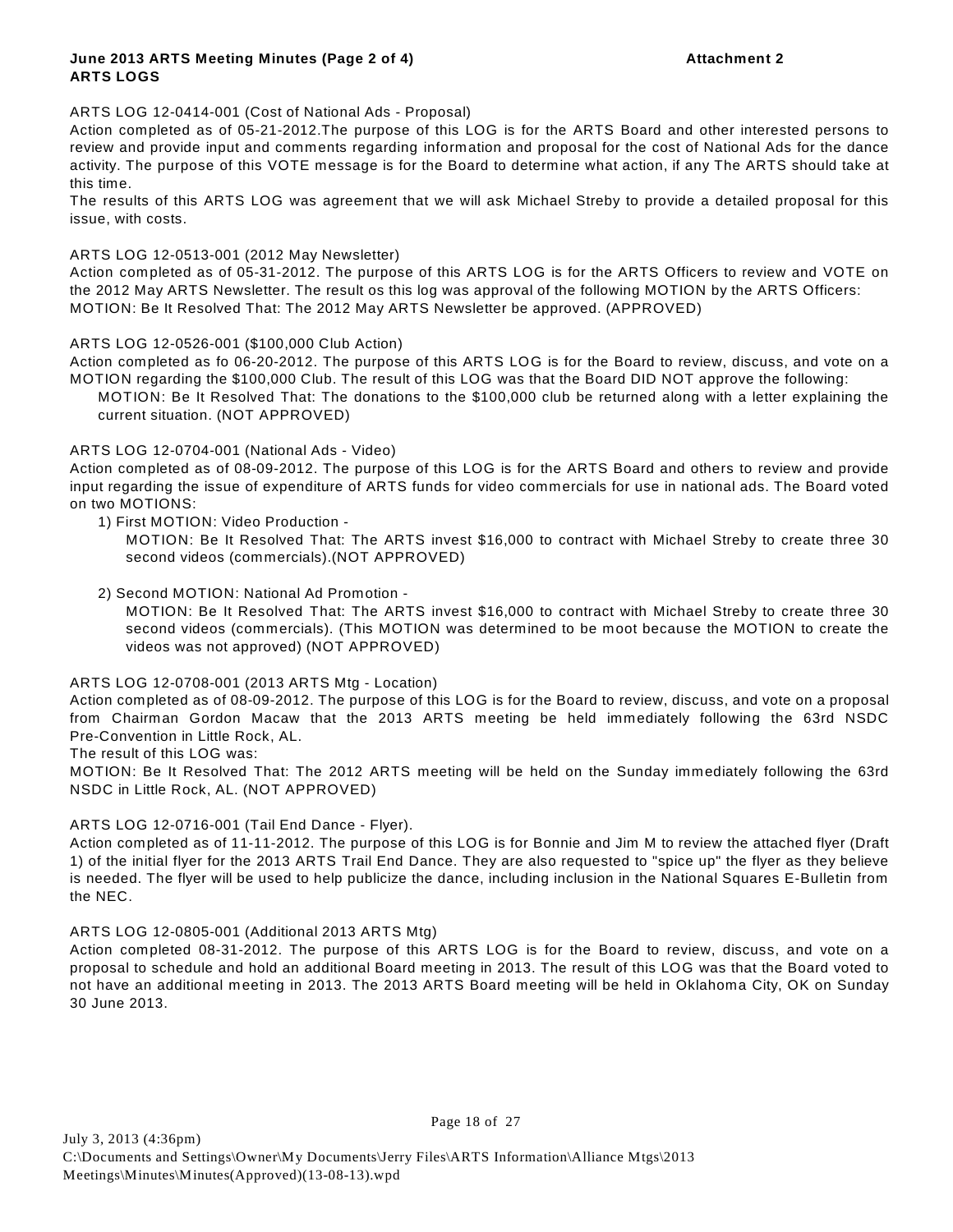#### **June 2013 ARTS Meeting Minutes (Page 3 of 4) Attachment 2 ARTS LOGS**

ARTS LOG 12-0817-001 (Grant Req 19th Nebraska Conclave)

Action completed as of 09-05-2012. The purpose of this ARTS LOG is for the ARTS Officers to review, discuss, and vote on a grant application from the 19th Biannual Prairie Conclave. The ARTS Officers Approved the following MOTION:

MOTION: Be It Resolved That: The application for an Educational Grant from the 19th Nebraska Conclave be approved. (APPROVED)

ARTS LOG 12-0903-001 (Aux Board-Comm Promote SD)

Action completed as of 04-08-2013. The purpose of this LOG is for the ARTS Board to review, discuss, and vote on a proposal to invite the Committee To Promote Square Dancing to join The ARTS as an Auxiliary Board Member. The ARTS Board approved the following

MOTION: Be It Resolved That: The Committee to Promote Square Dancing in Northern California be asked to join The ARTS as an Auxiliary Board Member.. (APPROVED)

#### **(NOTE -The CPSD has declined our invitation)**

ARTS LOG 12-0926-001 (2012 October Newsletter)

Action completed as of 10-11-2-12. The purpose of this ARTS LOG is for the ARTS Officers to review and VOTE on the 2012 October ARTS Newsletter.. The ARTS Officer approved the following MOTION.

MOTION: Be It Resolved That: The 2012 October ARTS Newsletter be approved. (APPROVED)

#### ARTS LOG 13-0114-001 (Bylaws Review - Chair & Vice Chair)

Action completed as of 03-21-2013. The purpose of this ARTS LOG was for the ARTS Officers to DISCUSS and VOTE on a proposal that the Board Review, Discuss, and, if needed, Vote on a proposal to change the Bylaws regarding the term limits for the Chairman. There was no DISCUSSION and no VOTE on this issue. The result of this LOG is that the following MOTION will be submitted to the Board during the 2013 ARTS meeting:

*MOTION: Be It Resolved That: The ARTS Board review and consider a change to the Bylaws regarding the Term Limits for the Chairman and Vice Chairman with the purpose to eliminate the current term limit of not more than two consecutive terms in the same office.*

#### ARTS LOG 13-0401-001 (Bylaws Review - Chair & Vice Chair)

Action completed as of 04-16-2013. The purpose of this ARTS LOG was for the ARTS Board to review the issue of Term Limits for the Chairman and Vice Chairman and to be ready to discuss this issue during the 2013 ARTS meeting. The result of this LOG was that the following MOTION will presented for review and discussion during the 2013 ARTS meeting:

*MOTION: Be It Resolved That: Article IV, Section 3, Paragraph F of the ARTS Bylaws be deleted to remove the Term Limits for the Chairman and Vice Chairman.*

#### ARTS LOG 13-0408-001(62nd NSDC Seminars - Staff)

Action completed as of 04-18-2013. The purpose of this ARTS LOG is for the Board to review the information regarding the Education Seminar we are presenting in Oklahoma City and to provide a response regarding their willingness to help staff the seminars. The results of this LOG are:

1) Thursday, June 27 - -10:30am - Staff - Jim Maczko and Edythe &Jim W eber

2) Friday, June 28 - - 10:30am - Staff - Roy Gotta, Jim Maczko and Edythe &Jim W eber

#### ARTS LOG 13-0409-001(Clip Arts Samples).

Action completed 06-30-2013 (2013 ARTS meeting.) The purpose of this ARTS LOG is for the Board and Officers to review information and samples of "modernized": Clip Art. This item will be on the agenda for the 2013 ARTS meeting in Oklahoma City. The agenda information and samples of "modernized" clip were sent to the Board and officers for review. There was no response required nor is any expected for this ARTS LOG until the 2013 ARTS meeting June 30, 2013, in Oklahoma City.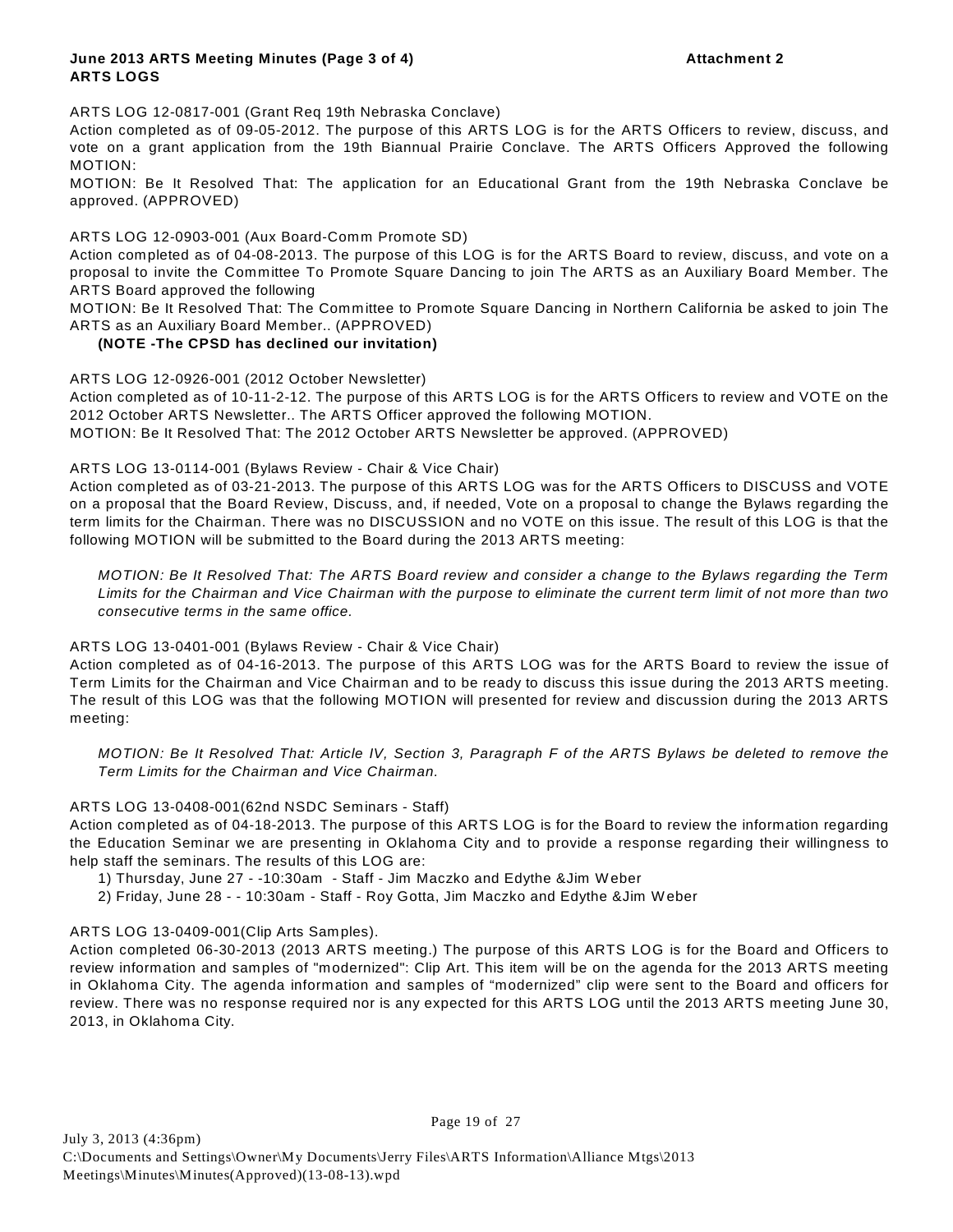#### ARTS LOG 13-0412-001 (May 2013 Newsletter)

Action completed as of .05-12-2013. The purpose of the LOG is for the ARTS Officers to review, discuss, and vote on the May 2013 ARTS Newsletter. The Officers (Approved) the following MOTION:

MOTION: Be It Resolved That: The May 2013 ARTS Newsletter be approved. (APPROVED)

#### ARTS LOG 13-0416-001 (ARTS Tri-Fold & 62nd NSDC)

Action completed as of 05-01-2013. The purpose of this LOG is for the ARTS Officers, Jim Maczko & Jim W eber to provide input for questions regarding the ARTS Tri-Fold brochure and the 62nd NSDC in Oklahoma City, OK in June 2013. The result of this LOG is a decision to NOT revise the Tri-Fold brochure at this time. W e plan to use the copies we have on hand (Jim Maczko and Jim W eber) for distribution in Oklahoma City as follows:

- A) W e take all the copies we have to the convention
- B) W e DO NOT ask the 62 NSDC staff to stuff into packets
- C) W e distribute the Tri-Folds by hand as follows:
	- 1) Put copies on our table at the Showcase Of Ideas
	- 2) We have copies available at the Trail End Dance
	- 3) Each day of the convention we distribute them on the tables in the food court/area
	- 4) W e place copies through out the other public areas in the convention center.

#### ARTS LOG 13-0424-001 (ARTS and The Nest)

Action Completed as of 05-11-2013. The purpose of this LOG is for the ARTS board to review and be prepared to discuss a new recruiting/marketing proposal and proposed lesson system for Square Dancing. The result of this LOG was review of information regarding the proposal from The Nest for the agenda for the 2013 ARTS meeting.

#### ARTS LOG 13-0501-001 (2013 Meeting Agenda)

Action Completed as of 05-31-2013. The purpose of this LOG is for the ARTS Board and Other Interested persons to submit items they believe the Board should consider during the 2013 ARTS meeting. The result of this LOG was input for the agenda for the 2013 ARTS meeting.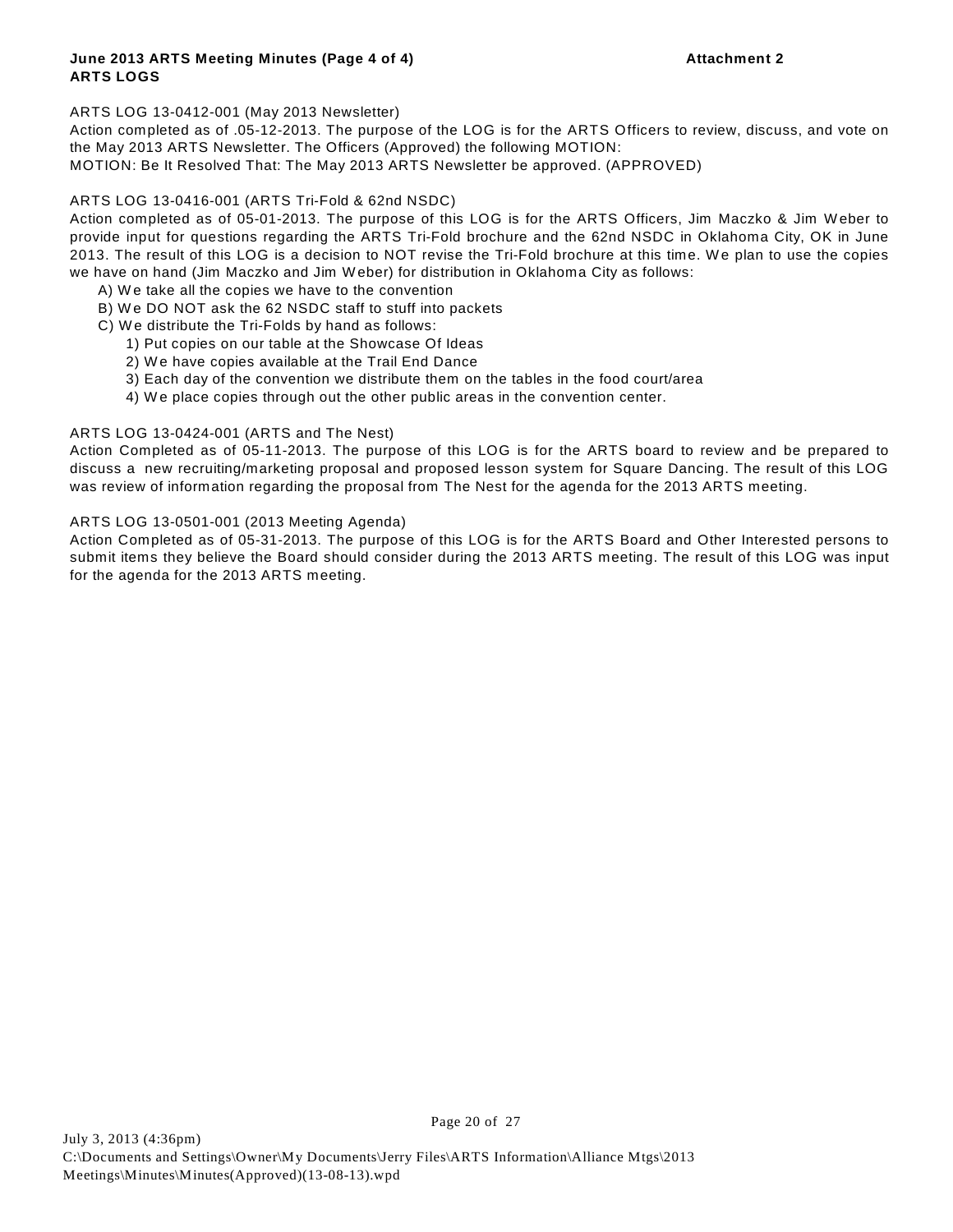To: Rima Dael, Country Dance and Song Society <Rima@cdss.org> Dana Schimer, CALLERLAB <info@callerlab.org> Jerry Reed, The ARTS <DirectorARTS@aol.com> Bob Tomlinson, Lloyd Shaw Foundation <bobtomoh@earthlink.net> From: David Millstone, coordinator, Square Dance History Project Re: Progress update January 7, 2013

Dear dance colleagues,

I'd like to bring you an update on the Square Dance History Project this past year.

Enclosed is a financial statement from the CDSS Business Manager, Bob Blondin. Each supporting organization's contribution went into a fund administered by CDSS; this has greatly simplified our accounting. You will note that the largest expenses to date—and still quite reasonable ones—have been for web design. We have also made small pay ments to cover video expenses, along with a \$500 contribution to the University of New Hampshire to support the work they (along with volunteer Gardner Patton in New Jersey) are doing to digitize *American Squares* magazine. W ith this and the already-digitized copies of *Sets in Order / Square Dancing* and *The American Dance Circle*, square dance enthusiasts will have electronic access to all these valuable publications.

W e launched our website in September of 2012. Our web designer, Barb Ackemann, also provided valuable expertise from her earlier career as a librarian in helping organize our digital collection. W e currently have about 800 items online: 419 moving images, 174 audio files, and numerous text documents, photographs, links to other websites, and so on. The website has been accessed by more than 6,000 unique visitors; most of them come from the United States, followed in order by Denmark, Great Britain, Japan, Canada, and Germany. One indicator of the value of the site can be found in a simple Google search for **square dance history**. Of the 95 million suggested items, our site is high on the list, second only to Dosado.com, and this after only four months.

Among the special items included in our collection:

• Silent black and white footage of the Cheyenne Mountain Dancers, newly synchronized to the appropriate audio with Lloyd Shaw calling

• Film documenting square dancing in Central City, Colorado in the mid-1950s

• Footage (in color, with sound) from early 1950s, of Mildred Buhler's demonstration team, Redwood City, California

• Live audio recordings of dances and caller workshops from the 1950s and 1960s, featuring such important figures as Arnie Kronenberger, Les Gotcher, Ed Gilmore, Marvin Shilling, Jim York, and Don Armstrong

• 100 dance high-definition videos recorded at Brasstown Dare To Be Square

• 11 high-definition videos of traditional W est Virginia caller Bill Ohse

• A half-hour documentary commissioned by the project, looking at the world of Challenge dancing, recorded at a C-4 weekend in Lenox, MA

• 130 singing squares, half as moving images and the other half as audio clips, with callers from Maine to California

Our website runs smoothly, built on the open source Omeka content management softOware. We will upgrade from our current version 1.5 to recently-released version 2. In addition to streamlining behind-the-scenes administrative functions, this upgrade will provide visitors with a more robust search engine to explore the site's contents.

Now we can turn to obtaining additional valuable resources. This month, we begin the progress of contracting for a formal copyright search of useful films we have identified. This must be completed by authorized researchers before institutions such as the Library of Congress and the National Archives will create digital copies for us of materials in their collections. Obviously, there will be expenses involved in the search, the digitization process, and, in some cases, the rights to use certain materials.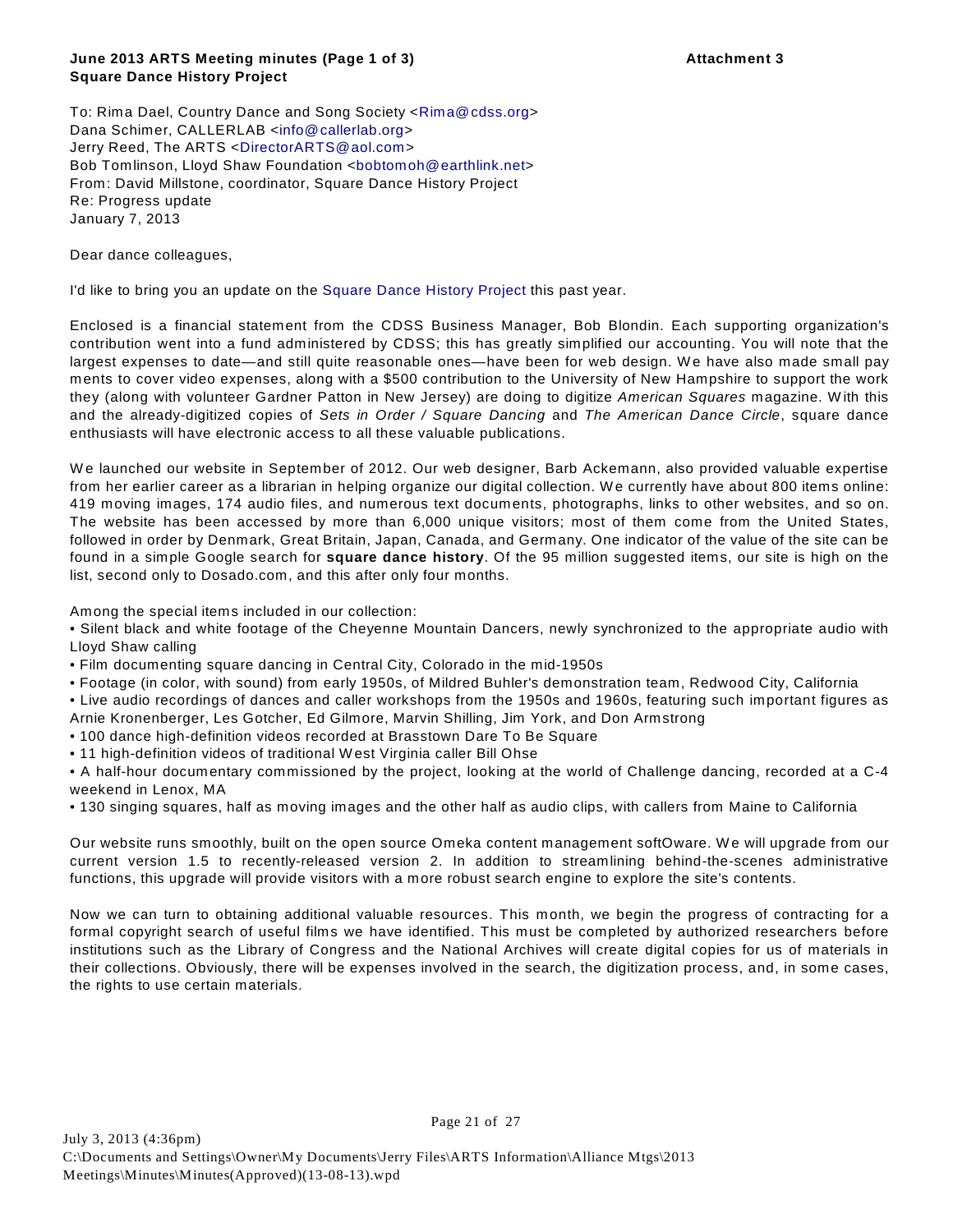#### **June 2013 ARTS Meeting minutes (Page 2 of 3) Attachment 3 Square Dance History Project**

As we move into making certain pieces of film footage available, we may also need to provide more secure web hosting alternatives. Most of our moving images currently are stored at YouTube, with relatively little control over the material. W e are looking at estabishing a Vimeo Pro account (at a cost of \$199/year) for selected videos, which would limit the ability of viewers to embed those clips on their own pages and would, we hope, reassure copyright holders that we are providing sufficient security for their films.

W e have regional styles that are not yet well documented on the SDHP site; for example, we need footage from Cape Breton's rich dance tradition, from the upper Midwest, and more from Quebec. We also want to strengthen our collection of moving images showing cotillions and quadrilles, those important historical antecedents to today's squares. We also have additional interviews to film, edit, and make available.

This year will see the creation of more exhibits to showcase materials already in our collection. In the works are exhibits on Women Callers (modern square dance), Great Callers (mostly traditional square dance), and the recent surge—beginning in Portland, Oregon, and spreading to other cities—of new square dance series focusing on traditional southern Appalachian dances. Tony Parkes and I will present a workshop on Square Dance History at the New England Folk Festival in April, which will highlight the SDHP site; you can be certain that we will thank our sponsoring organizations. I have also been discussing similar presentations with the Education Committee planning the National Square Dance Convention in Springfield, MA, in June 2015.

In short, we are off to a fine start. The financial support your organizations have provided is making possible this rich collection of materials about our shared interest in the many forms of square dance. If you have any questions about any aspect of this project, please don't hesitate to get in touch.

Yours truly,

David Millstone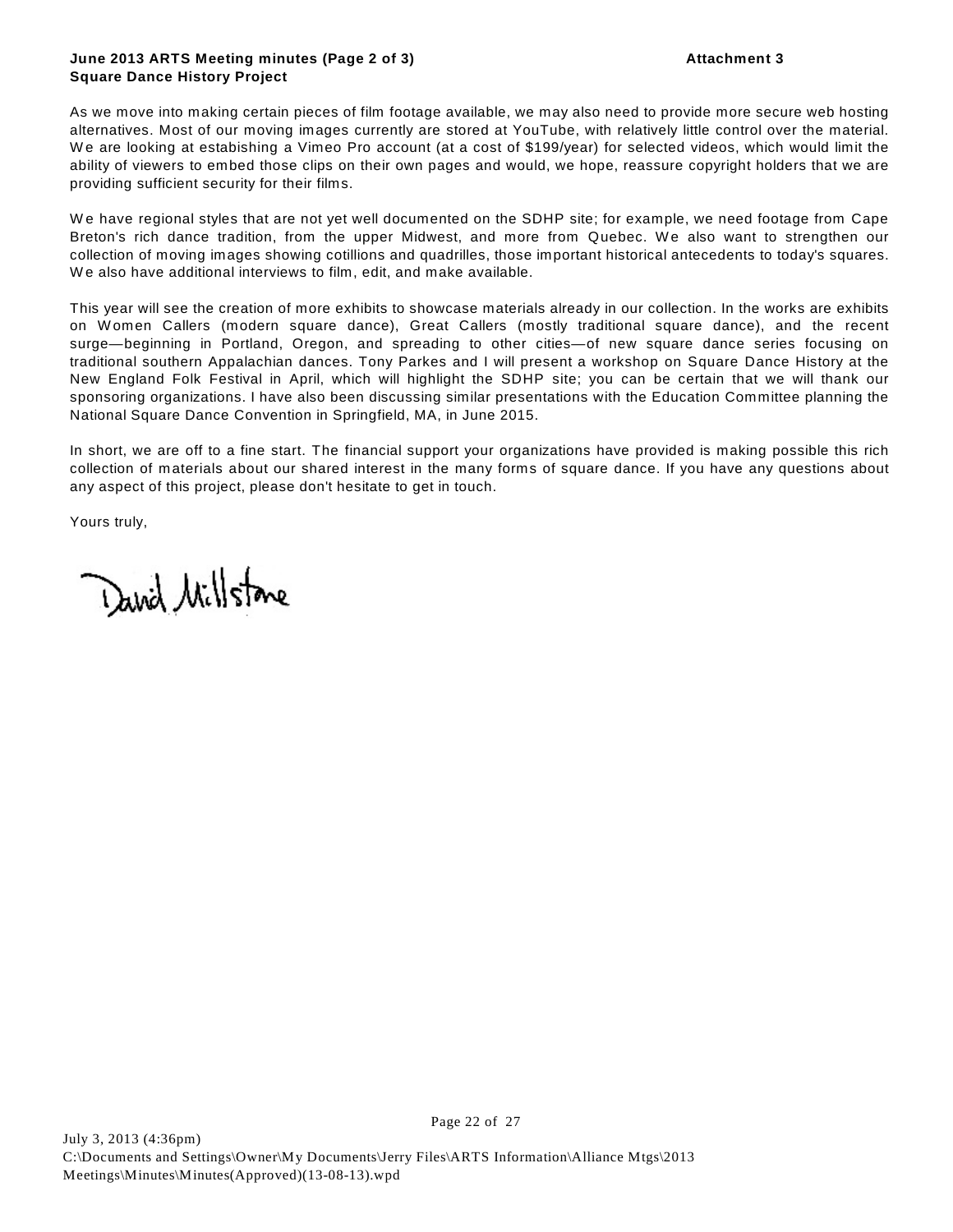June 2013 ARTS Meeting Minutes (Page 3 of 3) **Attachment 3**<br>
Square Dance History Project (Financial Report) (Jan 02, 2013)

| <b>Square Dance History Project (Financial Report)</b><br>(Jan 02, 2013) |             |             |                                           |                                         |              |           |                |  |  |
|--------------------------------------------------------------------------|-------------|-------------|-------------------------------------------|-----------------------------------------|--------------|-----------|----------------|--|--|
| <b>Type</b>                                                              | <b>Date</b> | <b>Num</b>  | <b>Name</b>                               | <b>Memo</b>                             | <b>Split</b> | Amnt      | <b>Balance</b> |  |  |
| Journal                                                                  | 1/31/2012   | 12-MMX-0023 | LSF Cmblnd Dnc<br>Wk                      | LSF fiscal agency                       | 1101         | 2,000.00  | 2,000.00       |  |  |
| Bill                                                                     | 2/2/2012    | Inv#: 557   | Ackemann, Barb                            | Project-Mtg /Web<br>Devt                | 2001         | $-690.00$ | 1,310.00       |  |  |
| Bill                                                                     | 5/10/2012   |             | Seng-Wheeler,<br>John Michael             | Dare to be Square<br>Project            | 2001         | $-310.09$ | 999.91         |  |  |
| Journal                                                                  | 5/18/2012   | 12-MMX-0107 | Callerlab                                 | <b>SD History</b>                       | 1011         | 4,500.00  | 5,499.91       |  |  |
| Bill                                                                     | 5/24/2012   |             | Teten, Carol                              | Perm use footage -<br>Lancers Quadrille | 2001         | $-100.00$ | 5,399.91       |  |  |
| Journal                                                                  | 6/1/2012    | 12-MMX-0151 |                                           | SD Hist-ARTS                            | 1011         | 2,500.00  | 7,899.91       |  |  |
| Journal                                                                  | 6/5/2012    | 12-JE-119   | CDSS admin fee -                          | Agent SD Hist                           | <b>SPLIT</b> | $-90.00$  | 7,809.91       |  |  |
| Journal                                                                  | 6/5/2012    | 12-JE-119   | <b>CDSS Admi Fee</b><br>Fiscal Agent Proj |                                         | <b>SPLIT</b> | $-90.00$  | 7,719.91       |  |  |
| Bill                                                                     | 6/29/2012   | 614         | Ackemann, Barb                            | SWeb dev<br>May-June                    | 2001         | $-120.00$ | 7,599.91       |  |  |
| Bill                                                                     | 6/29/2012   | 595         | Ackemann, Barb                            | Feb. & Mar. web<br>dev                  | 2001         | $-300.00$ | 7,299.91       |  |  |
| Bill                                                                     | 8/16/2012   |             | The UNH                                   | digitization of ASD                     | 2001         | $-500.00$ | 6,799.91       |  |  |
| Bill                                                                     | 8/31/2012   |             | Ackemann, Barb                            | August'12 Web<br>Development ·          | 2001         | $-75.00$  | 6,724.91       |  |  |
| Journal                                                                  | 8/31/2012   | 12-JE-176,  | Rev 12-JE-119                             | Agent fees -<br>06/05/12                | 4500         | 90.00     | 6,814.91       |  |  |
| Grants                                                                   | 9/25/2012   | 12-JE-199   | SD Project CDSS                           | 2012 SD Prict                           | 6551         | 5,000.00  | 11,814.91      |  |  |
| Bill.                                                                    | 9/28/2012   |             | Sebold, Ray                               | video - Lenox<br>MWSD C-4 dance         | 2001         | $-150.00$ | 11,664.91      |  |  |
| Bill                                                                     | 9/28/2012   |             | Plummer, Doug                             | video Dare To Be<br>Square, Seattle     | 2001         | $-350.00$ | 11,314.91      |  |  |
| Bill                                                                     | 9/30/2012   |             | Ackemann, Barb                            | 09/12 web dev                           | 2001         | $-606.00$ | 10,708.91      |  |  |
| Journal                                                                  | 9/30/2012   | 12-JE-207   | CDSS admin fee                            | \$5K donation                           | 4500         | $-50.00$  | 10,658.91      |  |  |
| Journal                                                                  | 10/2/2012   | 12-JE-206   | J Mayo Reclass                            | <b>B</b> Heyman                         | 4500         | $-218.94$ | 10,439.97      |  |  |
| Bill                                                                     | 12/28/2012  |             | Ackemann, Barb                            | domain reg                              | 2001         | $-75.98$  | 10,363.99      |  |  |
| Total                                                                    |             | 2310        | <b>Fiscal Agent</b>                       | SD Hist                                 |              |           | 10,363.99      |  |  |
| <b>TOT</b>                                                               |             |             |                                           |                                         |              |           | 10,363.99      |  |  |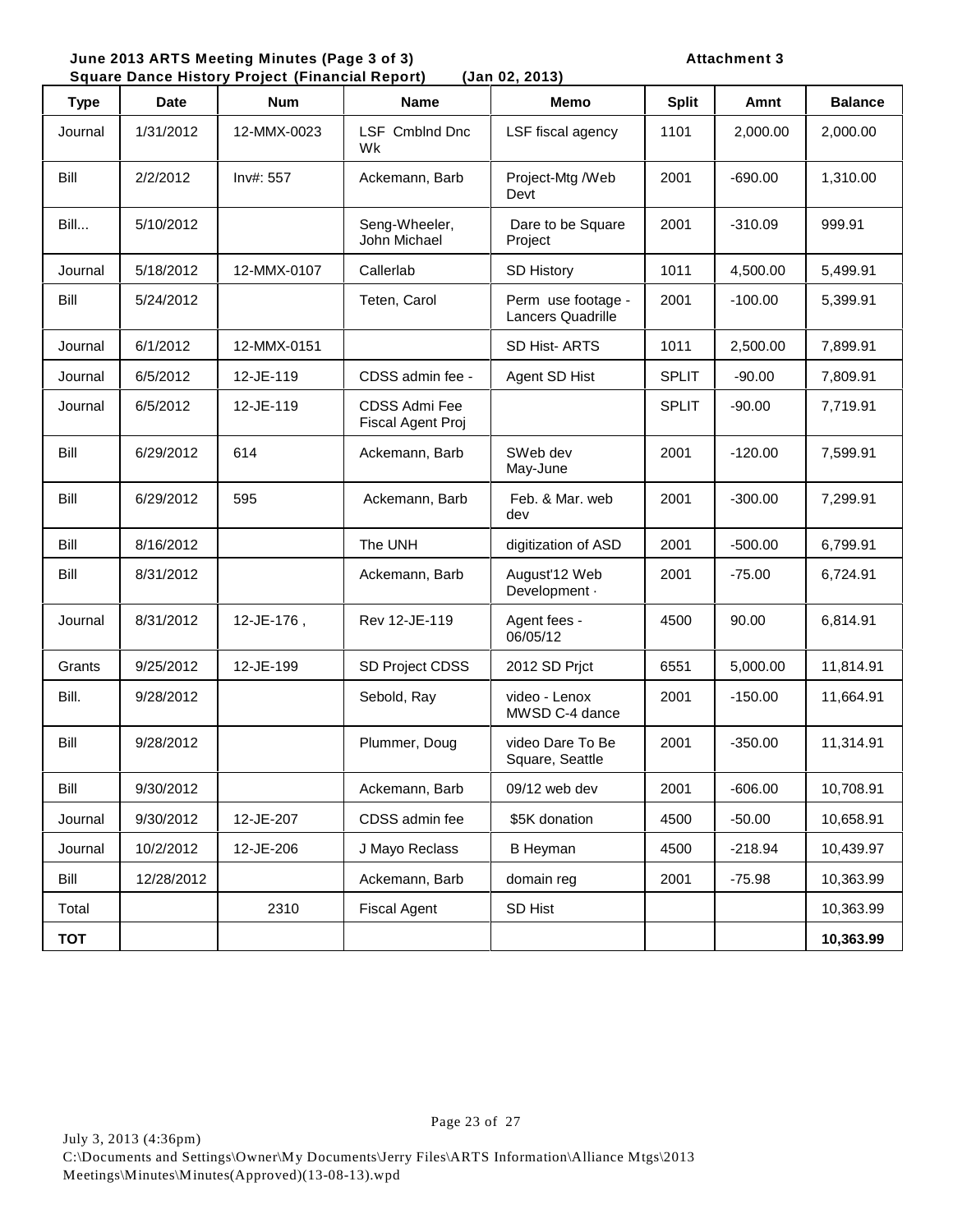### **June 2013 ARTS Meeting Minutes (Page 1 of 3) Attachment 4 The NEST (Dale Bennett)**

#### **Dear Square Dancers and Callers:**

Allow me to introduce myself. My name is Dale Bennett with THE NEST.

In any event, I am an avid square dancer with a deep desire to promote our activity and reverse its unfortunate decline. Over the next few years, we will be developing various tools and curriculums as well as online applications that will allow square dance clubs and callers to operate more efficiently and effectively.

Because square dance clubs work so independently, and due to our aging demographic; the technical skills needed to compete in today's world are frequently lacking at the club and association levels. Consequently, most are functioning as if it were still 1983 and are unable to compete in the modern world.

Our mission at "The Nest" is to close this technological gap and provide a plethora of resources, tools and online applications that will help bring square dancing into the 21st century.

Don't forget the old adage: "If we continue to do what we've always done, we'll continue to get what we've always got." In other words; change requires change.

Square dancing has been in severe decline for nearly three decades. W e are going to reverse that trend and we will not be deterred.

**Disclaimer**: You can be assured…

- 1. W e will **not** be modifying any calls or definitions (this is CALLERLAB's domain)
- 2. W e will **not** be engaging in the ongoing discussions between CALLERLAB and the ACA regarding calls and levels.
- 3. W e will **not** be taking sides in the **Mainstream** vs. **Plus** debate. In time we hope to demonstrate this is an unnecessary dichotomy.

Below is a list of the various initiatives we will be undertaking. W e are going to:

- Launch blogs that will provide a national forum for various, needed discussions
- Form a marketing and advertising co-op of the country's most successful and knowledgeable square dance promoters.
- If you or your club has been successful in promoting square dancing, please step forward.
- Develop an online resource of the most effective promotional methods.
- Provide an online application to help clubs manage themselves more effectively and efficiently in every aspect of their operation.
- Provide a curriculum that will facilitate **year-round enrollment of new student dancers**.
- This was our first initiative (over the past eight months) and, although we are continually tweaking; with the expertise of callers, Sharon Murphy and Jim Cox, we have developed a prototype that is working very effectively.
- We are able to integrate new dancers into our class ANY WEEK OF THE YEAR without slowing down the rest of the students.
- **This has been a super hard nut to crack but all of our programs and initiatives are tied to and dependent on this one key component. YEAR-ROUND recruitment and assimilation is the cornerstone of why we exist.**
- The entire curriculum will be released later this year. However, if you're interested in being a beta test club, please let us know.
- Our one and two couple curriculum (2860 lines, 106 pages) is recorded and in print and consists of 389 modules with an average of 8 calls per module (Basic – Mainstream – Plus).
- Using one and two couple sequences is fundamental to the success of the new-student integration process. (callers, don't be too hasty to judge)
- The printed version of our full square curriculum is currently in development.
- Provide training videos of each call from both an overhead and floor level view.
- All 80 two couple calls (Basic thru Plus) have already been filmed and are currently being edited due for release in April.

Page 24 of 27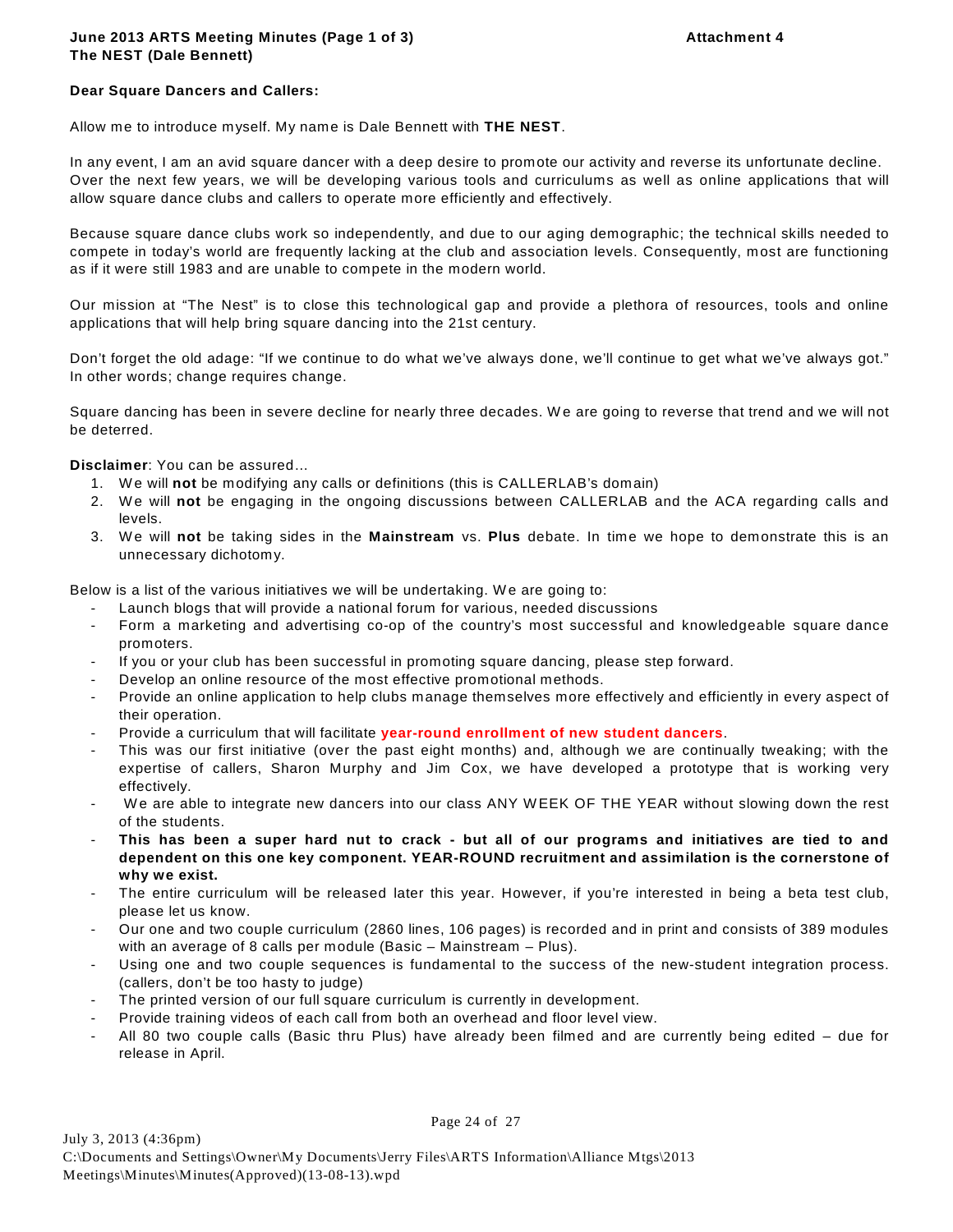### **June 2013 ARTS Meeting Minutes (Page 2 of 3) Attachment 4 The NEST (Dale Bennett)**

- Each call was shot from two vantage points overhead and floor level
- The dancers are NOT wearing square dance attire (this decision was not made lightly)
- The videos will be temporarily posted on YouTube. Stay tuned.
- Develop an online application that will allow callers (in real time) to know the calls they should and should not use at a Hi-Low or student dance, based on the specific students in attendance.
- Develop an online application so students can automatically be sent (via email each week) the video links illustrating the calls they will be learning at their next club lesson.
- The same downloadable videos can also be used during class time
- Implement and encourage the use of various social media. (Facebook, Twitter, YouTube, etc.)
- Develop a 12' by 12' modular, LED lighted dance floor that will assist students by showing them step-by-step, in real time, where to go for each call. It can also be used in a phantom dance scenario.
- An 8' by 8' version will also be available for two couple squares
- These floors will be an outlandish experiment down the road and not at all crucial to our primary objectives. It does illustrate, however, we are capable of thinking outside the box.  $f^{\circ}$
- Initiate and administer a nationwide "5-Club-Sign Co-op".
- This will be our next initiative and is ready for immediate release. As a matter of fact, it is one of three attachments received in this email.
- Hosting live webinars (teleconferencing and video conferencing) on a variety of square dance subjects.
- These will be led by experts in their field
- Anyone with a telephone or computer will be able to attend at no cost
- Provide online registration for state conventions and other "weekend dances".
- Provide very low-cost manpower to assist clubs in fund-raising.
- This will involve club members selling their used/unwanted "stuff" on Craigslist and Ebay
- Your members will not have to be computer savvy or able to post the items themselves
- We have a team in place that can facilitate the entire process
- If embraced by local clubs, these will be fundraisers on steroids.
- A detailed description of this program can be found in one of the attached PDF files.
- Provide a website tool that will allow every club and association to create a professional looking website.
- Establish a national toll free number for new student inquiries. You will be able to advertise anywhere using a common vanity phone number (1-855-FUN DANCE). After the prospective student enters their Zip Code; their call will be transferred to a designated member of your club. (Zip Codes will be allocated on a first come first serve basis.)
- Participating clubs will be asked to donate \$10.00 per year to help defray the cost
- Clubs participating in the "5-Club-Sign Co-op" will be given preference
- We will make available "one size fits all" square dance business cards to advertise your club's lessons.
- Full color two sided business cards with a Nationwide phone number. Inquiries will automatically be forwarded to a designated person in your club.
- Your club's zip code will be used to forward the calls directly to you. It happened
- The "one size fits all" business cards will be available for approximately \$10.00 per 500
- Clubs that store their prospect's contact information in our national online database will be able to take advantage of our professional follow-up program. TMA (top of mind awareness) is the goal of all advertising.
- Emails, YouTube links, Facebook, Twitter, SMS texting, webinars, teleconferencing, links to clubs websites, schedules of demos and dance parties, etc. can all be used to constantly promote square dancing so that it becomes more than a mere fleeting thought in the minds of your prospects.
- HEAR THIS: The gadgets and electronics that drew people away from the square dance halls can now be used to bring them back. Join us as we help you do this.
- **For those using The Nest curriculum that allows new dancers to begin taking lessons any week of the year; constant, unstoppable growth is within reach.**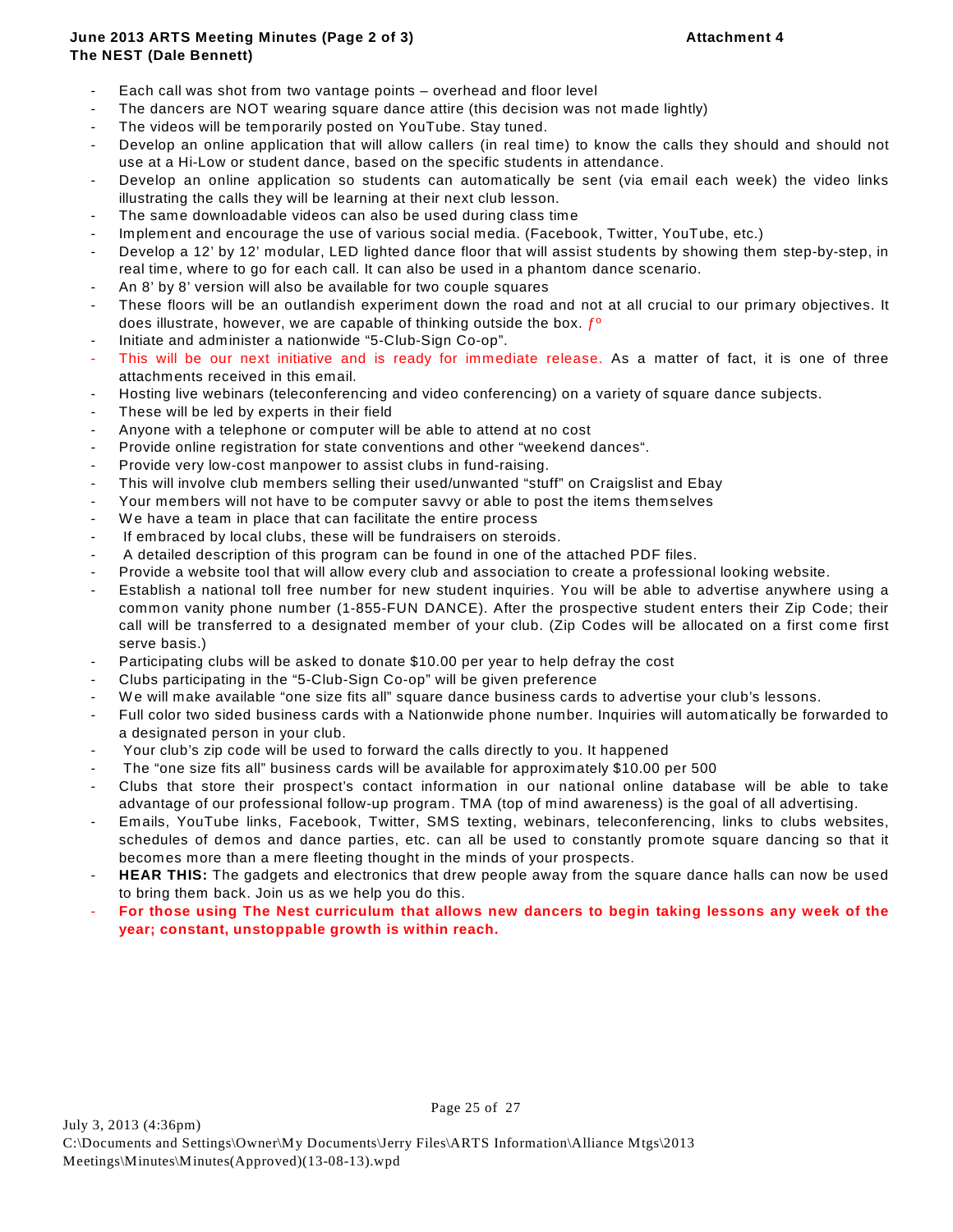### **THE MORE THE MERRIER…**

W e have already amassed an international list of nearly 11,000 e-mail addresses of dancers and callers. If you want to help promote the above initiatives; without violating ethics, please provide any and all e-mail addresses of your local dancers and callers. If you haven't already, you will receive a follow-up survey that will allow you to add e-mail addresses of those that need to be on our mailing list. Stay tuned.

- Of course, anyone may unsubscribe at any time if they are not interested in receiving the content.
- If you're an association or club leader, encourage your organization to modify its policy about the use of its club roster. Be bold! Changes are needed!
- Short of that; forward this email to the members of your club, club leaders or your association.

In conclusion; as you are well aware, square dance clubs are dying every week – and it's so unnecessary. We are living in a world that facilitates working collaboratively which can absolutely keep this from happening - but we must act now. The future of square dancing depends on the decisions YOU make.

#### **Please support our initiatives; they are only intended to help. An encouraging reply will not go unnoticed!**

P.S. If you would like to assume a leadership role in any of the above initiatives, please let me know. If I do not get back to you right away, please understand. I am inundated with dozens of emails every day.

*Postscript: A few of you have expressed concern that you cannot find my web site. It is in development and not ready for public consumption. Our initial efforts (since March, 2012) were focused on the curriculum mentioned above. Web sites were not necessary at that point. Furthermore, time & financial resources are limited. But be assured; we are going as fast as we can!* 

Page 26 of 27